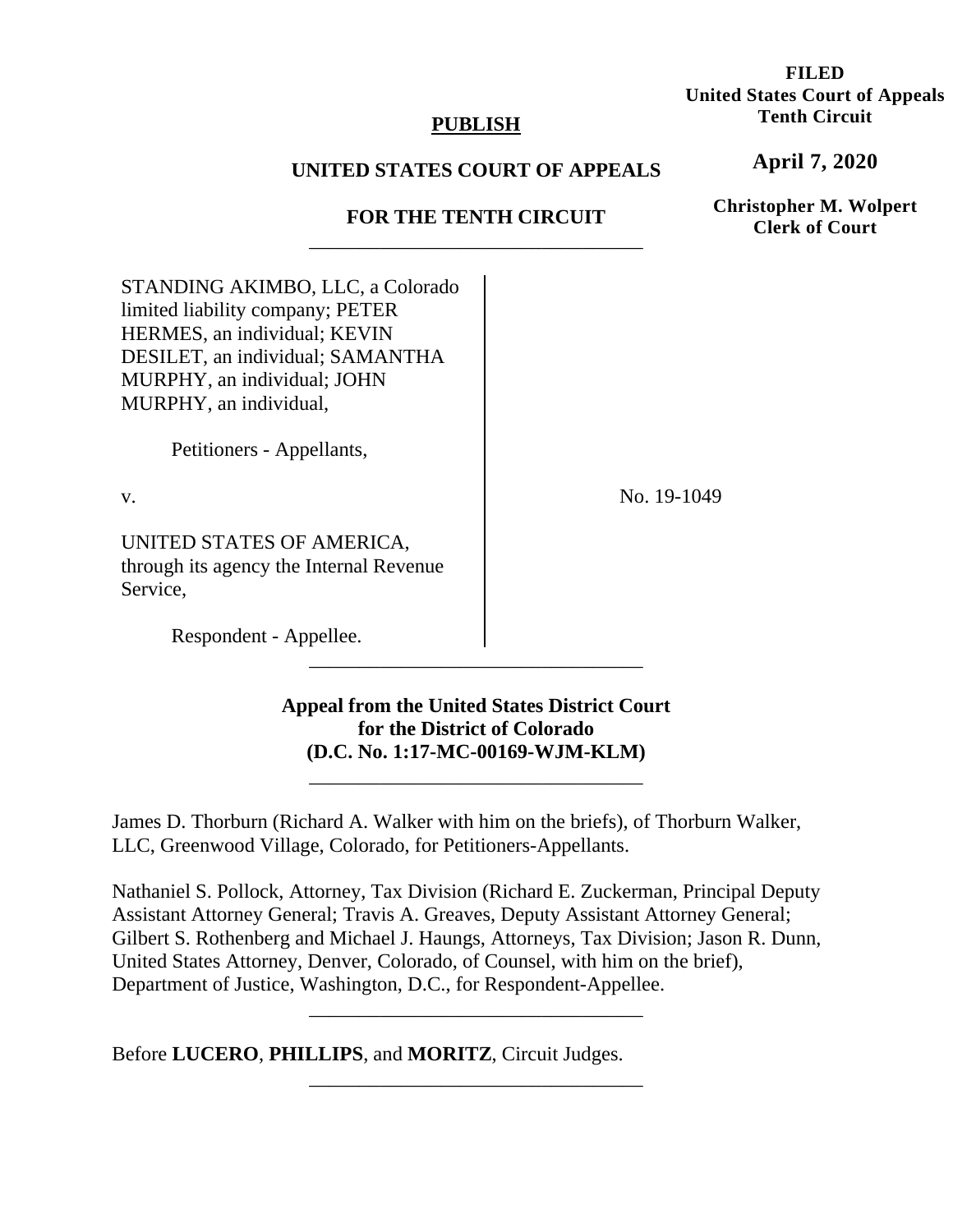**PHILLIPS**, Circuit Judge.

The Internal Revenue Service (IRS) is responsible to enforce the federal tax code against marijuana businesses operating legally under state law. This led to a civil audit of Peter Hermes, Kevin Desilet, Samantha Murphy, and John Murphy (collectively, the "Taxpayers") to verify their tax liabilities for their medicalmarijuana dispensary, Standing Akimbo, LLC. The IRS was investigating whether the Taxpayers had taken improper deductions for business expenses arising from a "trade or business" that "consists of trafficking in controlled substances." 26 U.S.C. § 280E. But claiming to fear criminal prosecution, the Taxpayers declined to provide the audit information to the IRS. This left the IRS to seek the information elsewhere—it issued four summonses for plant reports, gross-sales reports and license information to the Colorado Department of Revenue's Marijuana Enforcement Division (the "Enforcement Division"), which is the state entity responsible for regulating licensed marijuana sales.

\_\_\_\_\_\_\_\_\_\_\_\_\_\_\_\_\_\_\_\_\_\_\_\_\_\_\_\_\_\_\_\_\_

In Colorado federal district court, the Taxpayers filed a petition to quash the summonses. The government moved to dismiss the petition and to enforce the summonses. The district court granted the motion to dismiss and ordered the summonses enforced. Exercising jurisdiction under 28 U.S.C. § 1291, we affirm.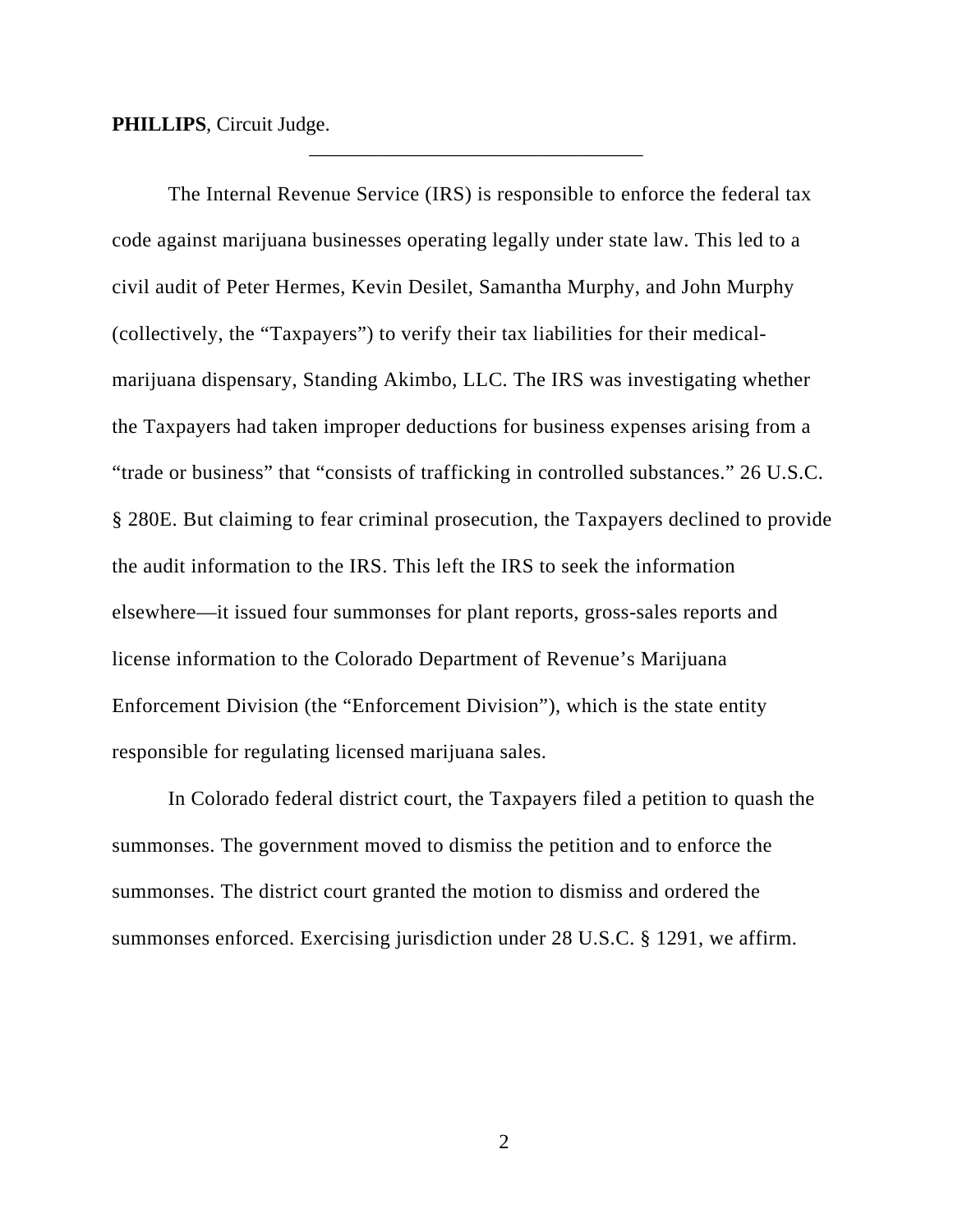### **BACKGROUND**

#### **I. The Audit**

The Taxpayers own Standing Akimbo, and Samantha Murphy is its business manager.<sup>1</sup> Standing Akimbo is a Colorado Limited Liability Company operating a medical-marijuana dispensary in Denver, Colorado. Though such dispensaries are legal under Colorado law, *see* Colo. Rev. Stat. Ann. § 44-10-102 (West 2020), "marijuana is still classified as a federal 'controlled substance' under schedule I of the [Controlled Substances Act (CSA)]," *Green Sol. Retail, Inc. v. United States*, 855 F.3d 1111, 1113 (10th Cir. 2017) (citations omitted), *cert. denied*, 138 S. Ct. 1281 (2018); *see also* 21 U.S.C. §§ 812 (listing marijuana as a Schedule I controlled substance), 841 (prohibiting distribution of a controlled substance). This federal classification has federal tax consequences for marijuana dispensaries, such as § 280E's prohibition on their deducting business expenses. *See* 26 U.S.C. § 280E.

In May 2017, the IRS began investigating whether Standing Akimbo had claimed business deductions prohibited by § 280E. That month, IRS Revenue Agent Tyler Pringle provided Standing Akimbo written notice (in a letter) that the IRS was auditing its return for the 2014 tax year. In the letter, Agent Pringle asked that Standing Akimbo call him to discuss the items and documents he intended to request. Agent Pringle enclosed a copy of Publication 1, which outlines the IRS's audit

<sup>&</sup>lt;u>1</u> <sup>1</sup> The magistrate judge noted in her recommendation to the district judge that the Taxpayers are "believed to be the owners of Standing Akimbo, although none admit ownership in their Petition." App. vol. 2 at 74.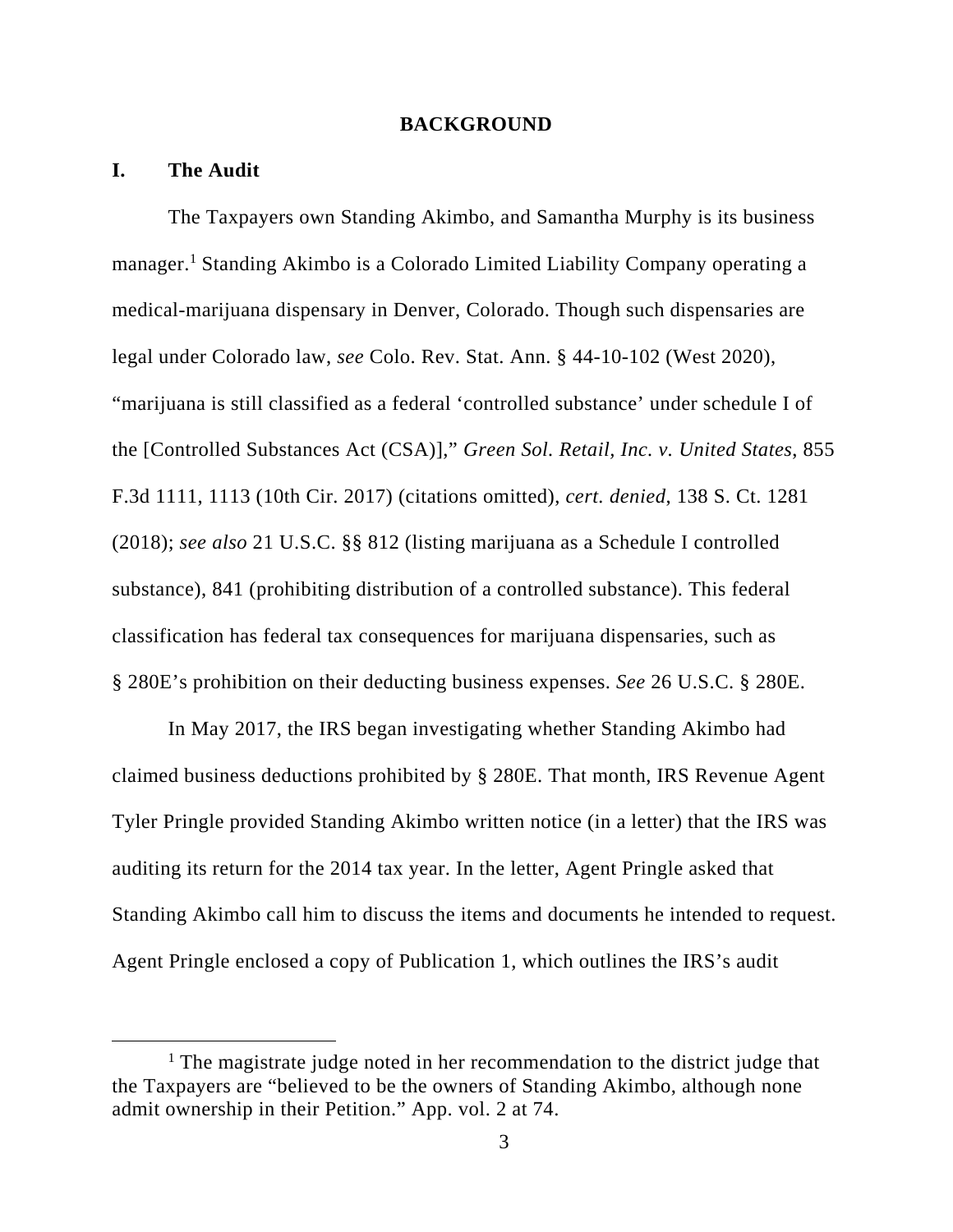procedures. Under a section titled "Potential Third Party Contacts," this publication notes that the IRS may "sometimes talk with other persons if we need information that you have been unable to provide, or to verify information we have received." Internal Revenue Serv., Dep't of the Treasury, Catalog No. 64731W, Publication 1: Your Rights as a Taxpayer (Rev. 9-2017), https://www.irs.gov/pub/irs-pdf/p1.pdf.<sup>2</sup> In a second letter, this one in June 2017, Agent Pringle notified Standing Akimbo that the IRS had expanded the audit to include its return for the 2015 tax year, because it raised the same issues as the 2014 return.

Because Standing Akimbo is a pass-through entity, $3$  its audit would necessarily affect its owners' tax returns. So Agent Pringle also sent letters, with Publication 1 attached, to Hermes and the Murphys, notifying them that the IRS would be examining their personal-income-tax returns for the 2014 and 2015 tax years. Agent Pringle had already notified Desilet that the IRS was examining his personal-incometax liabilities for 2014, 2015, and 2016 because it had no record of his filing returns for these years.

 <sup>2</sup>  $\frac{2}{3}$  On appeal, the parties have not provided a copy of this publication, but we may take judicial notice of official government publications. *See High Desert Relief, Inc. v. United States*, 917 F.3d 1170, 1175 n.1 (10th Cir. 2019) (citing *Pueblo of Sandia v. United States*, 50 F.3d 856, 861 n.6 (10th Cir. 1995); Fed. R. Evid.  $201(b)(2)$ ).

<sup>&</sup>lt;sup>3</sup> For a pass-through entity, profits "pass through" the business to the owners and are taxed under the individual-income tax; pass-through entities are not subject to corporate-income tax. *See What Are Pass-Through Businesses*, Tax Pol'y Ctr., https://www.taxpolicycenter.org/briefing-book/what-are-pass-through-businesses (last visited Feb. 6, 2020).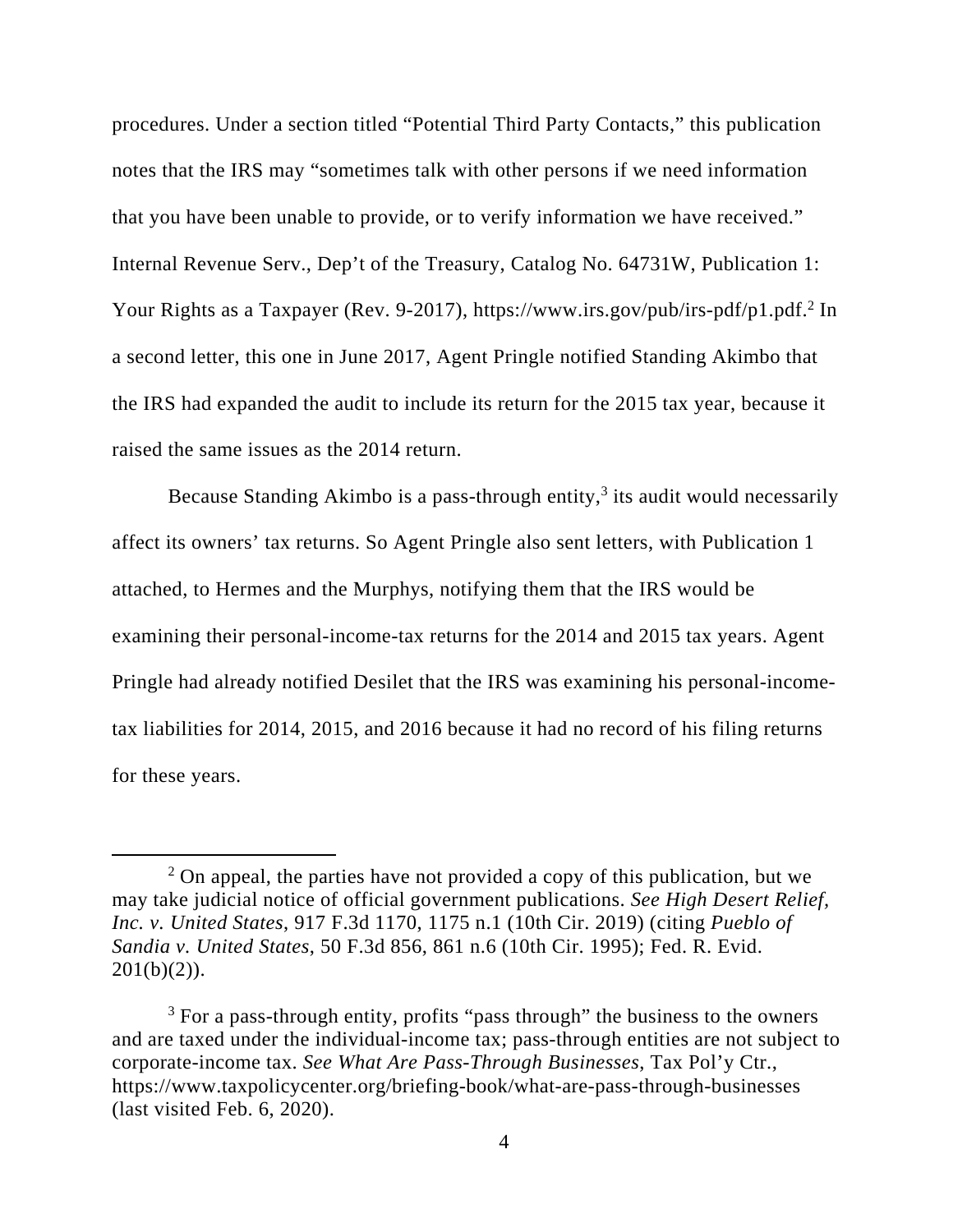As part of the examinations, Agent Pringle sent the Taxpayers an Information Document Request relating to the 2014 tax year. The Document Request sought, among other things, a list of licenses held by Standing Akimbo and the Taxpayers, as well as some specific reports from the Enforcement Division's Marijuana Enforcement Tracking Reporting Compliance ("METRC") system: the annual grosssales report, transfer report, annual harvest report, and monthly-plant-inventory reports. A month later, after receiving no response, Agent Pringle issued a second Document Request requesting the same information. Then, when the IRS expanded the audit to include the 2015 tax year, Agent Pringle issued a third Document Request requesting this same information for 2015.

The Taxpayers only partially responded to these Document Requests and did not provide enough information to substantiate their returns. For example, the Taxpayers provided none of the requested METRC reports. They claimed that Agent Pringle was in fact investigating federal drug crimes and declined to provide potentially incriminating evidence without receiving immunity from prosecution.

The information the Taxpayers did provide was so minimal and incomplete that Agent Pringle could not verify the accuracy of their returns. Accordingly, Agent Pringle used other means to assist him in evaluating the returns: he issued four thirdparty summonses to the Enforcement Division. One summons regarded Standing Akimbo and requested a list of the licenses it had held from 2014 through 2015, as well as its METRC annual gross-sales reports, transfer reports, annual harvest reports, and monthly plant-inventory reports for 2014 and 2015 (the "Standing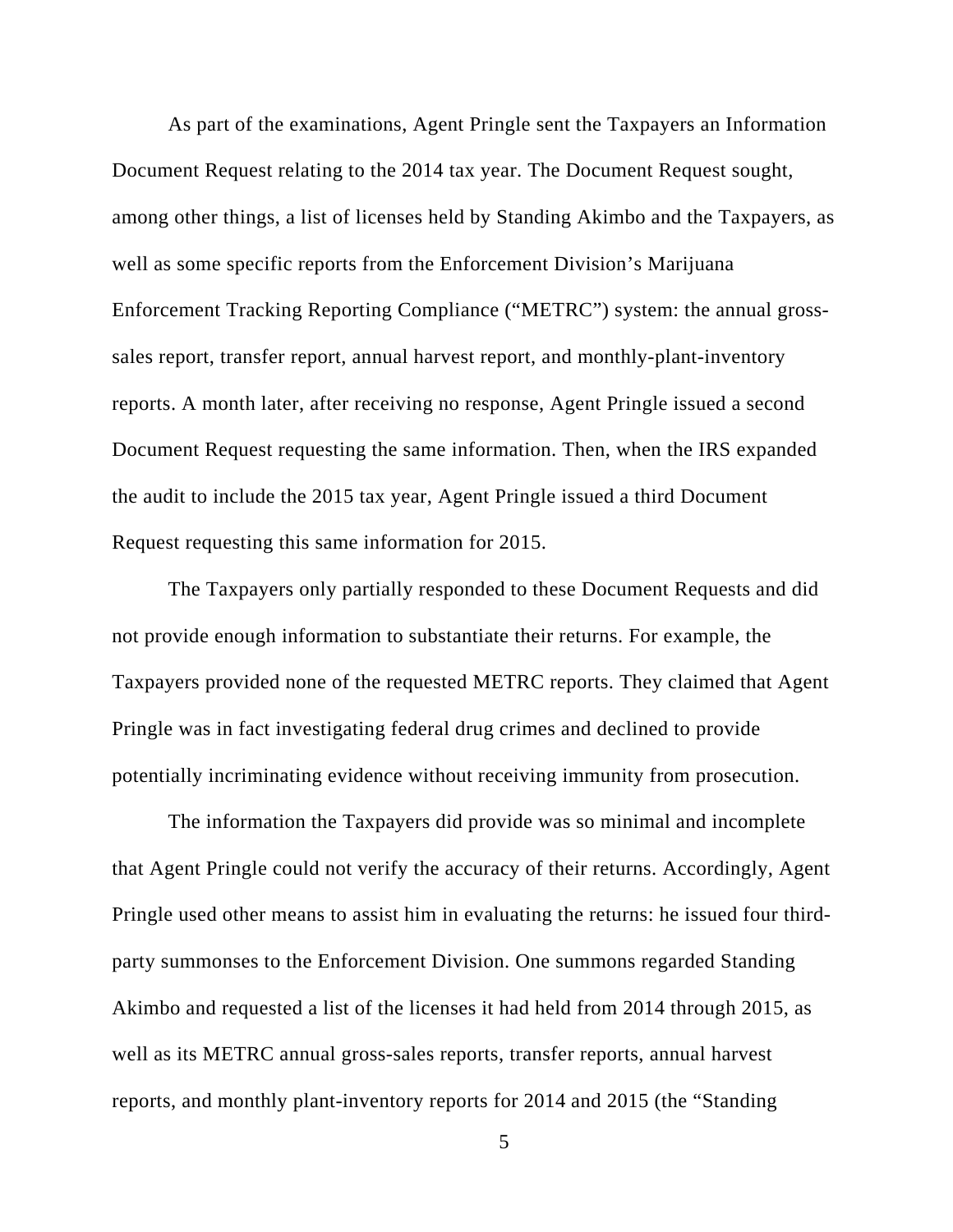Akimbo summons"). The other three summonses regarded the Taxpayers—one each for Hermes, Desilet, and the Murphys—requesting a list of the licenses they had held in 2014 and 2015 (collectively, the "Taxpayers summonses"). Agent Pringle provided the Taxpayers copies of all the summonses, along with an explanation of their right to petition to quash the summonses.

### **II. The Resulting Litigation**

In Colorado federal district court, the Taxpayers filed a petition to quash the summonses. They asserted that none of the summonses satisfied the Supreme Court's requirements for enforcement as announced in *United States v. Powell*, 379 U.S. 48 (1964). Specifically, the Taxpayers argued that the summonses lack a legitimate purpose, are deficient because the IRS failed to follow necessary administrative steps, exceed the IRS's authority by forcing the Enforcement Division to create reports, and impermissibly seek the identity of third-party taxpayers. The Taxpayers also requested an evidentiary hearing to determine whether the summonses satisfied the *Powell* requirements.

The government moved to dismiss the petition under Federal Rule of Civil Procedure 12(b)(6) and to enforce the summonses under 26 U.S.C. §§ 7604(a) and 7609(b)(2)(A), arguing that Agent Pringle's appended declaration established that the summonses satisfied *Powell*'s requirements. The Taxpayers responded by reasserting their initial grounds for quashing the summonses and listing six more: (1) Congress has not authorized the IRS to investigate drug crimes, (2) the IRS must grant absolute immunity before collecting nontax-crime information for tax purposes, (3) the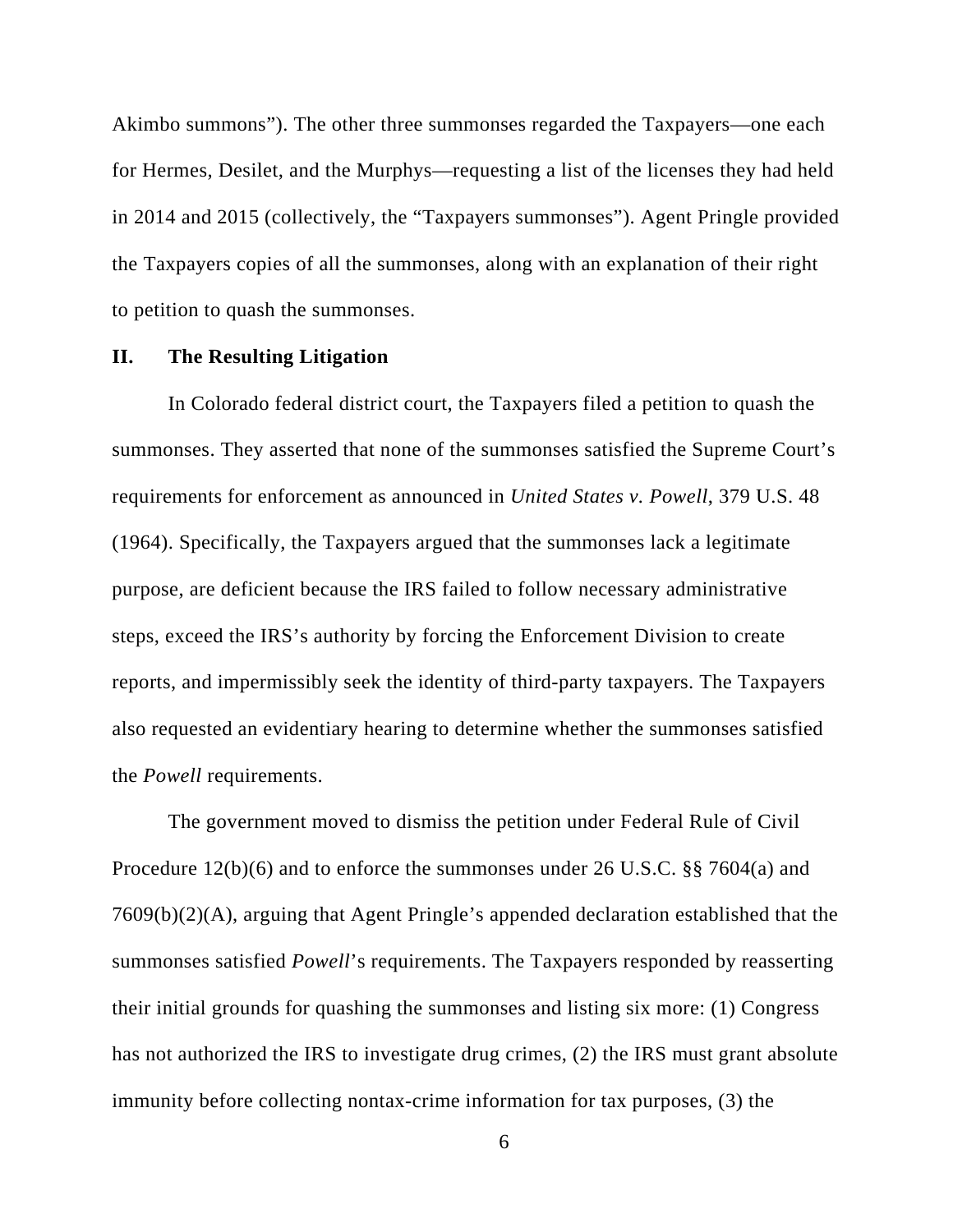summonses violate the Taxpayers' Fourth Amendment privacy rights, (4) the summonses are overbroad, (5) the IRS's investigation into nontax crimes violates *Powell*'s good-faith requirement, and (6) enforcing the summonses would compel a violation of Colorado law. The Taxpayers also noted that they "are fully asserting Fifth Amendment privilege" in light of the IRS's supposed admission that the audit is "an investigation of whether the [T]axpayers violated federal criminal drug laws[.]" App. vol. 1 at 118. Finally, they argued that because the motion to dismiss relies on information outside the pleadings, the district court must convert it into a motion for summary judgment.

The district judge referred the matter to a magistrate judge. The magistrate judge did not convert the motion to dismiss into a motion for summary judgment, but she still relied on Agent Pringle's declaration in concluding that the IRS had met *Powell*'s requirements. In addition, of course, the magistrate judge had available before her the Taxpayers' attachments to their response to the motion to dismiss. The magistrate judge concluded that the Taxpayers had not sufficiently supported their arguments against enforcement. So the magistrate judge recommended denying the petition to quash, granting the motion to dismiss, and enforcing the summonses. The magistrate judge also informed the parties of their right to object to the recommendation and warned that failing to object would waive de novo review by the district judge and would waive appellate review.

The Taxpayers timely objected to eight of the magistrate judge's rulings: (1) that the IRS had issued the summonses for a legitimate purpose, (2) that the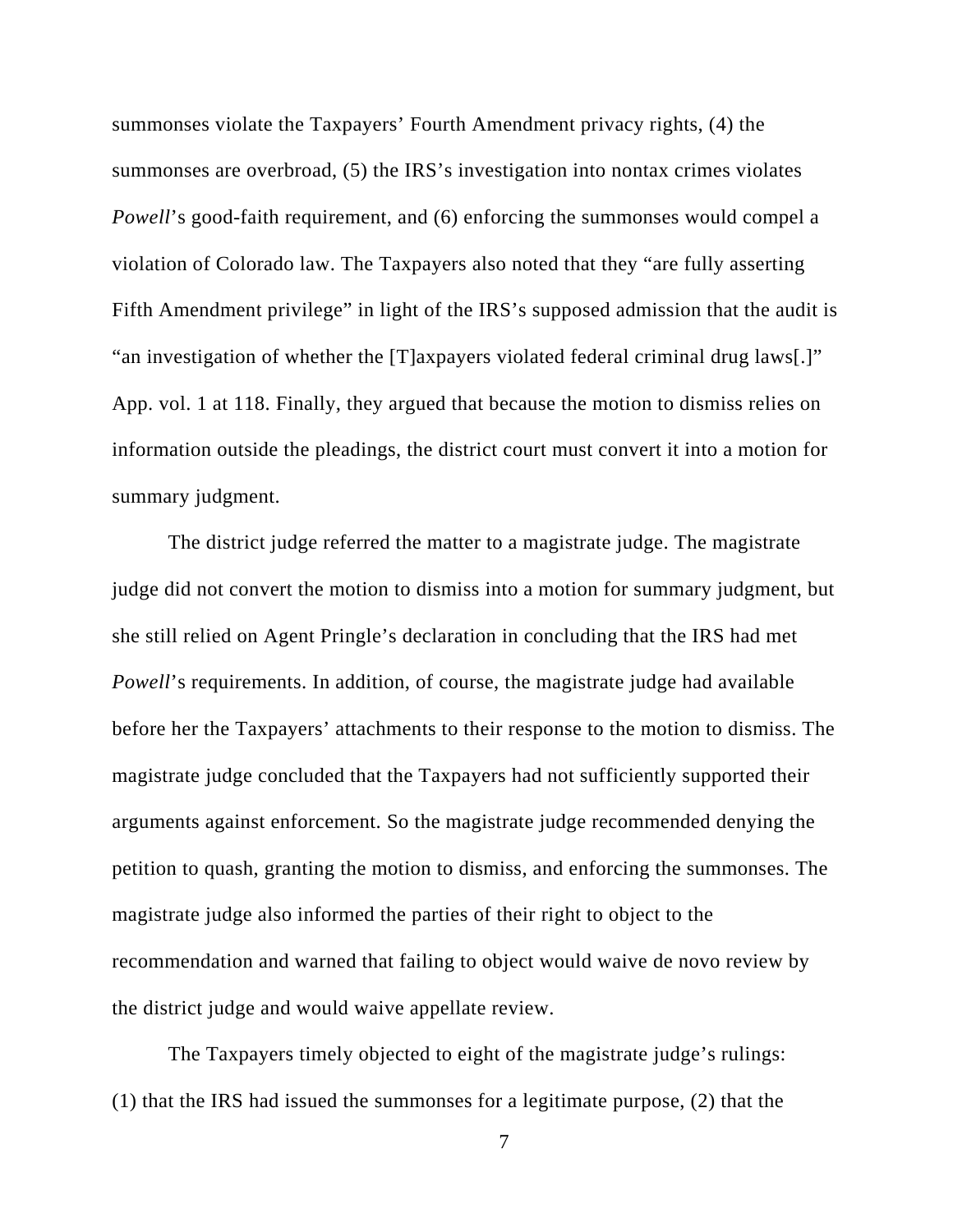information summoned is relevant to that purpose, (3) that the IRS does not already possess the information summoned, (4) that the potential for criminal prosecution does not show any bad faith by the IRS, (5) that enforcement would not improperly compel document creation, (6) that the Fourth Amendment does not protect the information summoned, (7) that the summonses are not overbroad, and (8) that enforcement would not compel a violation of state law. But the district judge overruled the objections and fully adopted the recommendation. After considering these arguments, the district judge denied the petition to quash, granted the motion to dismiss, and enforced the summonses. The Taxpayers have timely appealed the magistrate judge's recommendation and the district judge's order.

### **DISCUSSION**

This case is grounded in the IRS's statutory power to issue summonses to assess taxes. We first provide an overview of this power and the framework that courts follow when asked to enforce such a summons. Then we turn to our standard of review. Finally, we address the Taxpayers' three main arguments why we should reverse and remand either for discovery or an evidentiary hearing.

First, the Taxpayers argue that the district court applied the wrong standard of review by not converting the motion to dismiss into a motion for summary judgment. Second, they assert that the district court misapplied *Powell*. Third, they argue that they created an issue of fact regarding the IRS's lack of good faith or its abuse of the court's process in enforcing the summonses. We address each argument in turn and conclude that the Taxpayers fail at each step. We affirm.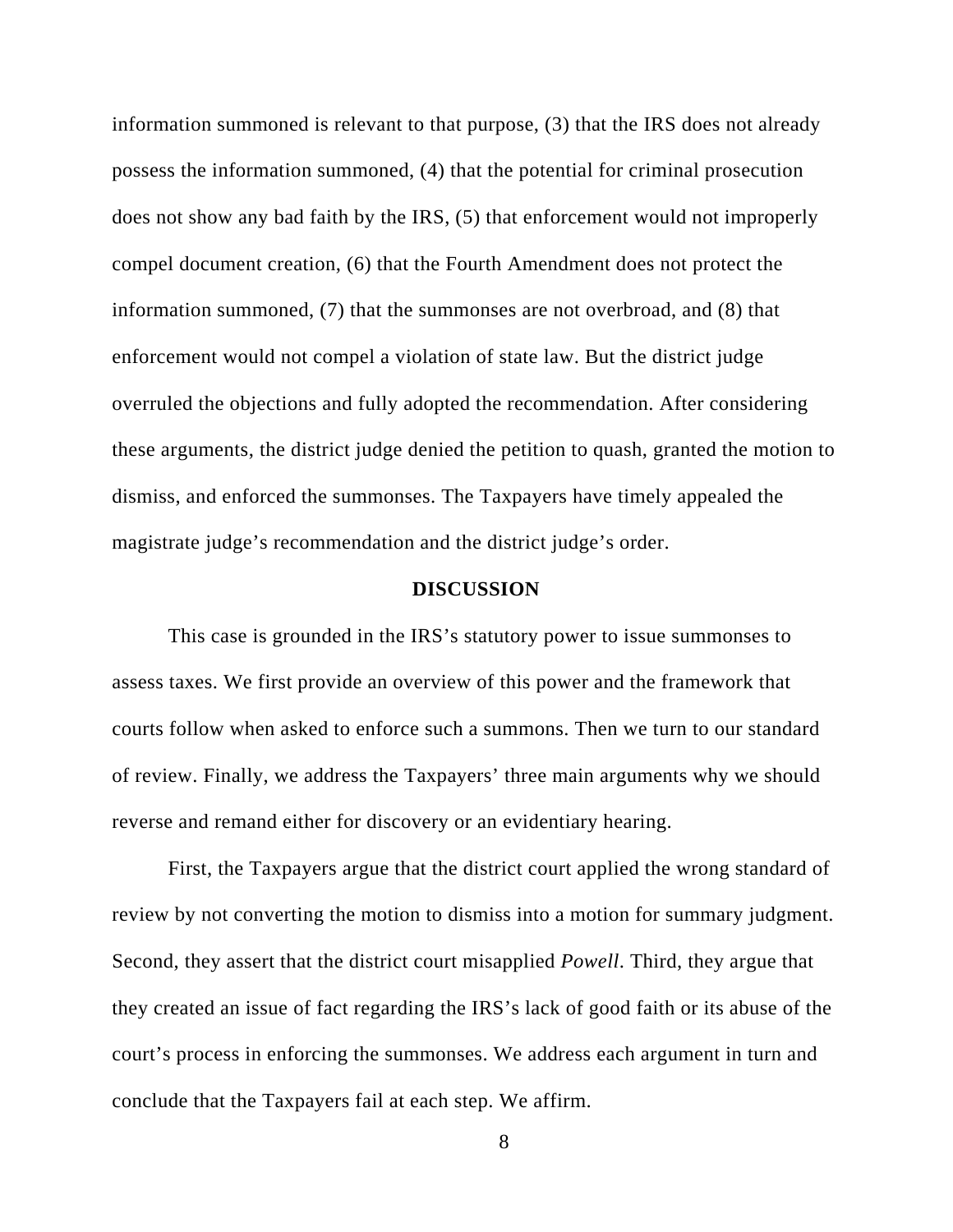### **I. The IRS's Summons Power**

Congress authorizes and requires the IRS "to make the inquiries, determinations, and assessments of all taxes . . . imposed by" the Internal Revenue Code (title 26 of the U.S. Code). 26 U.S.C. § 6201(a). As part of this authority, Congress empowered the IRS with "broad latitude to issue summonses '[f]or the purpose of ascertaining the correctness of any return, making a return where none has been made, determining the liability of any person for any internal revenue tax . . . , or collecting any such liability.'" *United States v. Clarke*, 573 U.S. 248, 250 (2014) (alteration in original) (quoting 26 U.S.C.  $\S$  7602(a)). The IRS has authority to issue summonses to the subject taxpayer and to third parties who may have relevant information. *See* 26 U.S.C. § 7602(a)(2); *High Desert Relief, Inc. v. United States*, 917 F.3d 1170, 1181 (10th Cir. 2019).

But the IRS has limits on its ability to issue and enforce third-party summonses. For example, the IRS must provide the taxpayer with notice of such a summons, and the taxpayer may intervene in any enforcement proceeding. *See* 26 U.S.C. § 7609(a)–(b). The taxpayer also has the right to petition a district court to quash the third-party summons. *Id.* § 7609(b). The federal "district court for the district within which the person to be summoned resides or is found shall have jurisdiction to hear and determine [such] proceeding . . . [and a]n order denying the petition shall be deemed a final order which may be appealed." *Id.* § 7609(h)(1). In that same proceeding, the IRS may counterclaim to enforce the summons, and the district court's decision will bind the third party "whether or not the person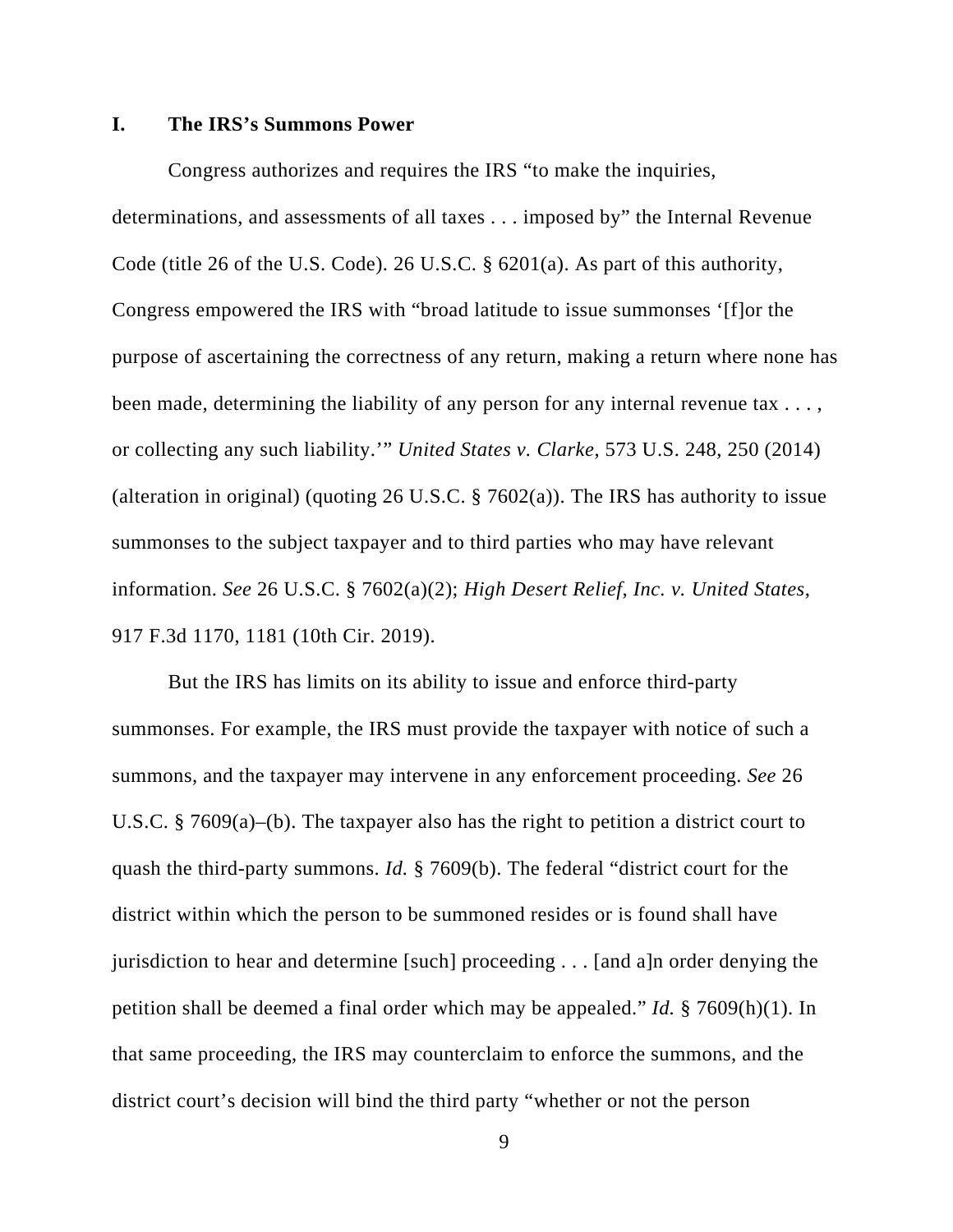intervenes in such proceeding[.]" *Id.* § 7609(b)(2)(A), (C). Such proceedings "should be summary in nature and discovery should be limited." *High Desert*, 917 F.3d at 1181 (quoting *United States v. Stuart*, 489 U.S. 353, 369 (1989)) (internal quotation marks omitted).

Courts operate under a familiar framework during such proceedings. *See id.* at 1181–82 (quoting *Sugarloaf Funding, LLC v. U.S. Dep't of the Treasury*, 584 F.3d 340, 345 (1st Cir. 2009)). "As a threshold matter, the IRS must first show that it has not made a referral of the taxpayer's case to the Department of Justice ('DOJ') for criminal prosecution." *Id.* at 1182 (citing *Anaya v. United States*, 815 F.2d 1373, 1377 (10th Cir. 1987)); *see also United States v. LaSalle Nat'l Bank*, 437 U.S. 298, 311–13 (1978). Then "the IRS 'need only demonstrate good faith in issuing the summons[,]' . . . [which] means establishing what have become known as the *Powell*  factors[.]" *Clarke*, 573 U.S. at 250 (quoting *Stuart*, 489 U.S. at 359). *Powell* requires that the IRS establish: (1) "that the investigation will be conducted pursuant to a legitimate purpose," (2) "that the inquiry may be relevant to the purpose," (3) "that the information sought is not already within the [IRS's] possession," and (4) "that the administrative steps required by the [Internal Revenue] Code have been followed." 379 U.S. at 57–58.

The IRS's burden on these factors is slight "because the statute must be read broadly to ensure that the enforcement powers of the IRS are not unduly restricted." *United States v. Balanced Fin. Mgmt., Inc.*, 769 F.2d 1440, 1443 (10th Cir. 1985) (citing *United States v. Kis*, 658 F.2d 526, 536 (7th Cir. 1981)). The IRS generally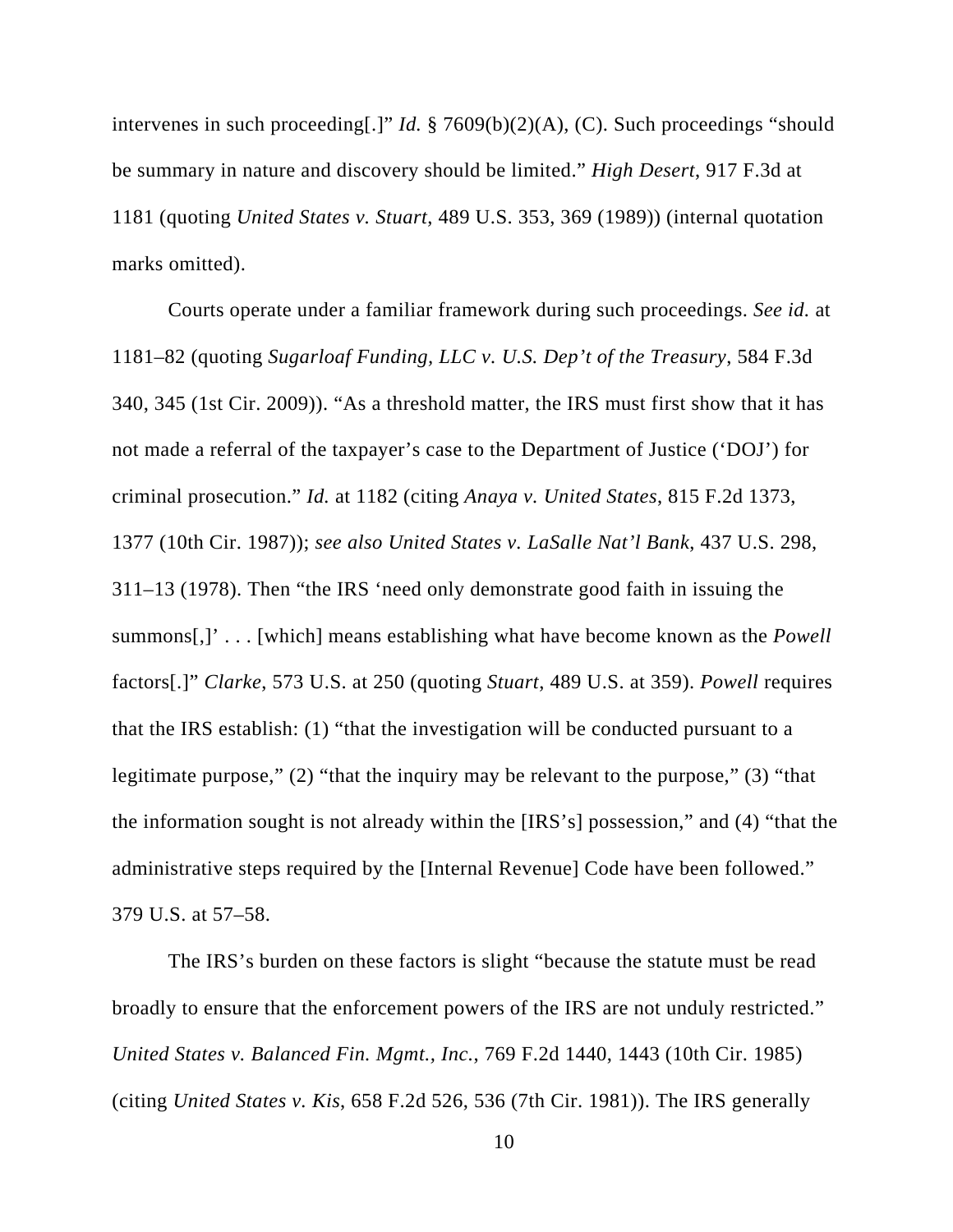meets this burden with an affidavit of the agent who issued the summons. *See id.* (quoting *United States v. Garden State Nat'l Bank*, 607 F.2d 61, 68 (3d Cir. 1979); and citing *Kis*, 658 F.2d at 537). The burden then shifts to the taxpayer to factually refute the *Powell* showing or factually support an affirmative defense—conclusory allegations are insufficient. *See id.* at 1444 (quoting *Garden State*, 607 F.2d at 71). This is a heavy burden. *Id.* (citing *Garden State*, 607 F.2d at 68). If the taxpayer cannot meet this burden, "the district court should dispose of the proceeding on the papers before it and without an evidentiary hearing"—a hearing may be granted only if the burden is met. *Id.* at 1444 & n.2 (quoting *Garden State*, 607 F.2d at 71) (internal quotation marks omitted). Further, limited discovery is available "only in extraordinary situations" for "those defenses where . . . the taxpayer must rely on information peculiarly within the knowledge or files of the Service." *Id.* at 1445 (citations and internal quotation marks omitted). "Because 'the burden of showing an abuse of the Court's process is on the taxpayer, it is . . . clear that the taxpayer must make a substantial preliminary showing before even limited discovery need be ordered.'" *Id.* (quoting *United States v. Morgan Guar. Tr. Co.*, 572 F.2d 36, 42–43 n.9 (2d Cir. 1978)).

### **II. Standard of Review**

We review for an abuse of discretion the district court's denial of the Taxpayers' petition to quash. *See High Desert*, 917 F.3d at 1179 (citing *Jewell v. United States*, 749 F.3d 1295, 1297 (10th Cir. 2014)). Committing an error of law constitutes an abuse of discretion. *See id.* (quoting *Wyandotte Nation v. Sebelius*, 443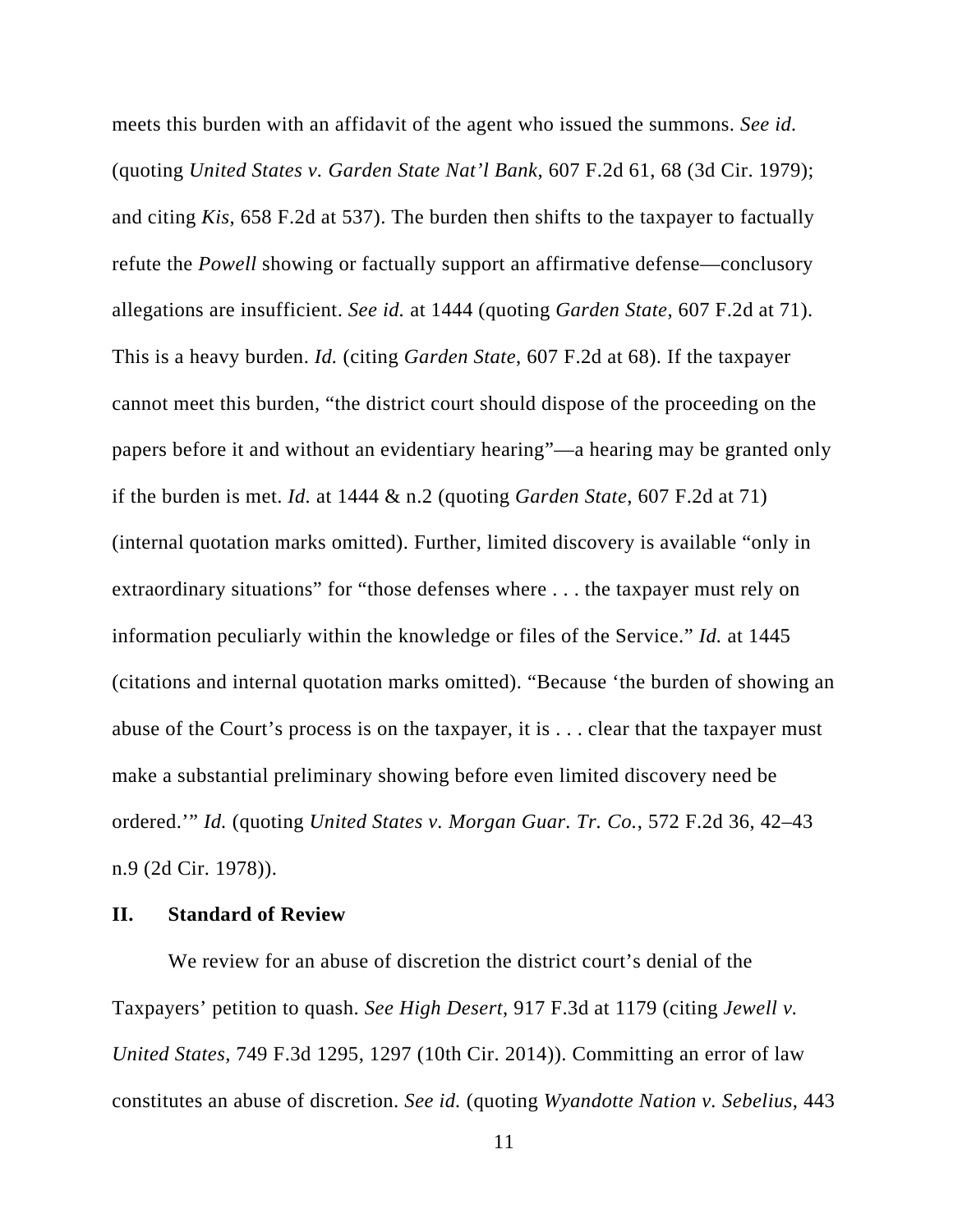F.3d 1247, 1252 (10th Cir. 2006)). And because the district court's decision on the petition turned on issues of law, we review de novo. We also review de novo the district court's grant of the IRS's motion to dismiss the petition and to enforce the summonses.4 *See id.* (citing *Jewell*, 749 F.3d at 1297).

In determining whether the IRS met *Powell*'s requirements, we must consider something outside the pleadings (i.e., Agent Pringle's declaration). Because we are considering Agent Pringle's declaration, the IRS's motion to dismiss "must be treated as one for summary judgment under Rule 56." Fed. R. Civ. P. 12(d). The district court correctly applied the *Powell* framework but erred by considering Agent Pringle's declaration without converting the motion to dismiss to a motion for summary judgment. But we will not reverse or remand on this error, because "we may affirm on any basis that the record adequately supports."5 *High Desert*, 917 F.3d at 1181 (citing *Safe Streets All. v. Hickenlooper*, 859 F.3d 865, 879 (10th Cir. 2017); *Champagne Metals v. Ken-Mac Metals, Inc.*, 458 F.3d 1073, 1088 (10th Cir. 2006)). And the record supports the government's position under the summary-judgment standard.

 $\overline{4}$ <sup>4</sup> Though we have, at times, reviewed a district court's decision to enforce a summons for clear error, we review de novo here because the district court made no factual findings and its ruling rested solely on legal issues. *See, e.g.*, *High Desert*, 917 F.3d at 1179 n.4.

<sup>&</sup>lt;sup>5</sup> So, while we agree with the Taxpayers that the district court applied the wrong standard of review, we do not grant them relief. Further, they waived appellate review of this argument by failing to raise it in their objections to the magistrate judge's recommendation. *See, e.g.*, *Makin v. Colo. Dep't of Corr.*, 183 F.3d 1205, 1210 (10th Cir. 1999).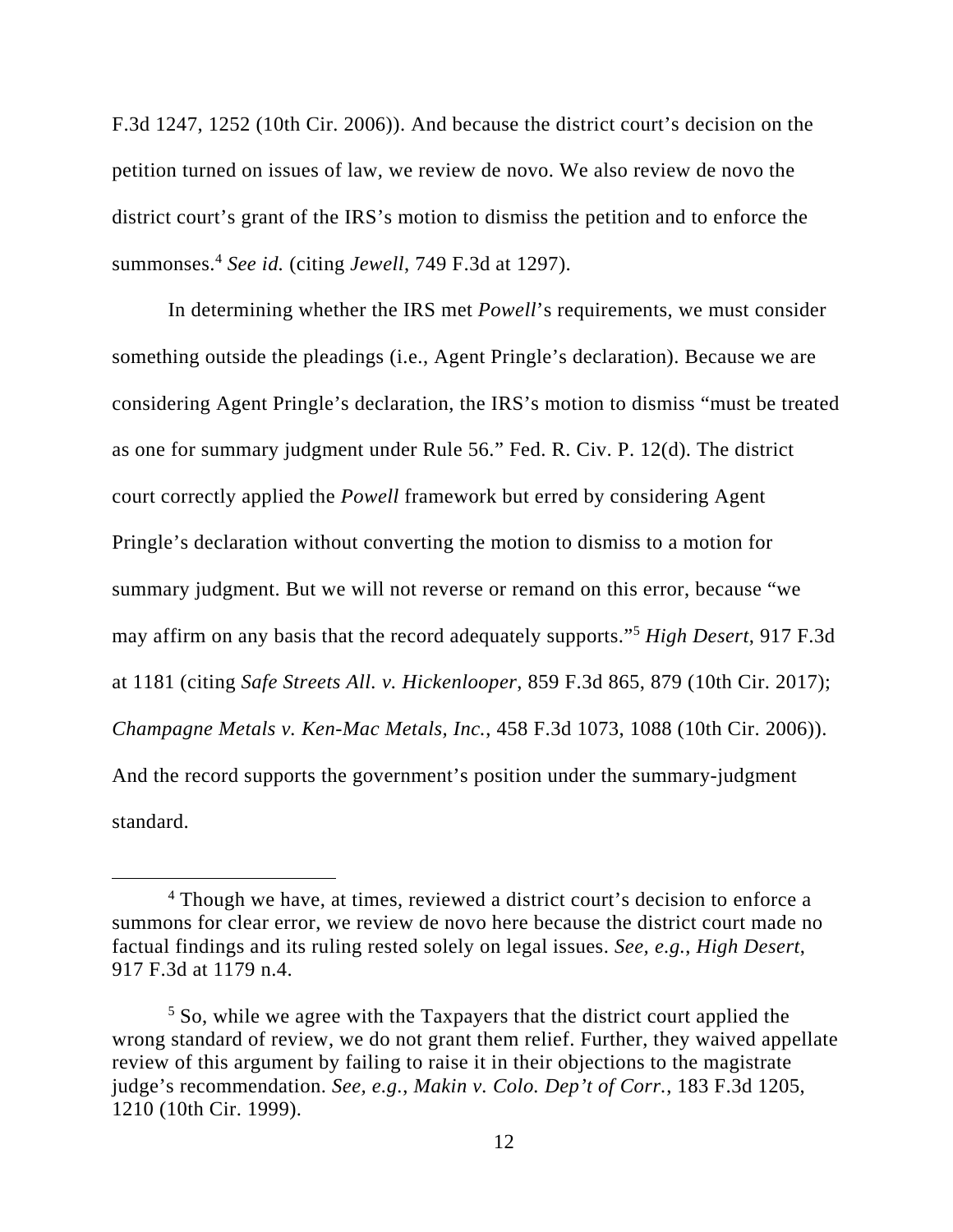Thus, we will apply our traditional Rule 56 summary-judgment standard in assessing this case. *See id.* In so doing, "we will view the record in the light most favorable to [the Taxpayers] and ask whether the IRS has shown that there are no genuine disputes of material fact and that it is entitled to judgment as a matter of law." *Id.* (citing *Jewell*, 749 F.3d at 1297). Because "'[t]he substantive law at issue determines which facts are material in a given case[,]' . . . the substantive rubric that the Supreme Court defined in *Powell* is of central importance in our determination of whether there are genuine disputes of material fact here." *Id.* (first alteration in original) (citations omitted) (quoting *Beaird v. Seagate Tech., Inc.*, 145 F.3d 1159, 1165 (10th Cir. 1998)). Notably, our traditional summary-judgment standard of review precludes the Taxpayers from resting on conclusory statements because "such statements 'do not suffice to create a genuine issue of material fact.'" *Id.* (quoting *Alder v. Wal-Mart Stores, Inc.*, 144 F.3d 664, 674 (10th Cir. 1998)).

#### **III. The Summonses Satisfy** *Powell***.**

We now must determine whether the IRS proffered sufficient evidence to pass the no-DOJ-referral threshold and to establish the four *Powell* factors. We address each factor in turn and consider whether the Taxpayers have provided evidence to establish a genuine issue of material fact. We conclude that the government's evidence passes the no-DOJ-referral threshold and satisfies its *Powell* burden and that the Taxpayers have failed to rebut it.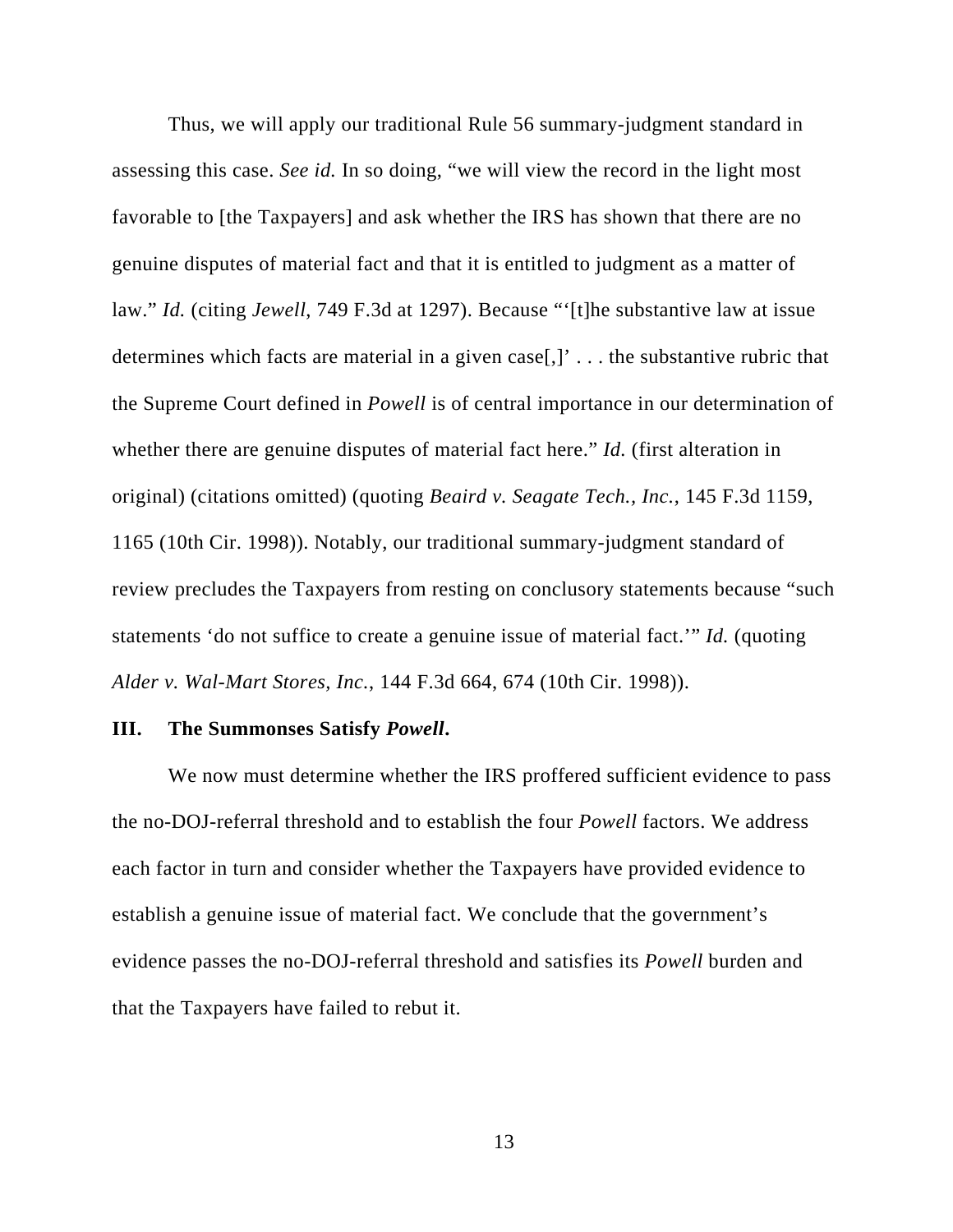## **A. The IRS Has Not Referred the Taxpayers' Case to the DOJ for Criminal Prosecution.**

The threshold question is whether the IRS has referred the Taxpayers' case to the DOJ for criminal prosecution. *See, e.g.*, *High Desert*, 917 F.3d at 1183. The IRS easily meets this slight burden with Agent Pringle's declaration. Agent Pringle declared under penalty of perjury that "[n]o Department of Justice referral, as defined by 26 U.S.C. § 7602(d), is in effect with respect to Standing Akimbo, LLC, . . . Peter Hermes, John Murphy, Samantha Murphy, or Kevin Desilet for the tax periods under examination." App. vol. 1 at 74–75 (Decl. of Agent Tyler Pringle, dated Dec. 19, 2017). "Such an 'affidavit of the agent who issued the summons and who is seeking enforcement' is sufficient to make '[t]he requisite showing.'" *High Desert*, 917 F.3d at 1184 (second alteration in original) (quoting *Balanced Fin. Mgmt.*, 769 F.2d at 1443). The Taxpayers do not contest that this threshold matter has been met.<sup>6</sup>

#### **B. The IRS Is Conducting the Investigation for a Legitimate Purpose.**

Next, we reach *Powell*'s first factor: whether "the investigation will be conducted pursuant to a legitimate purpose." 379 U.S. at 57. Agent Pringle's declaration again satisfies the IRS's slight burden on this factor. Agent Pringle declared: "The IRS has assigned me to conduct an examination of the federal tax liabilities of Standing Akimbo, LLC, for the 2014 and 2015 tax years." App. vol. 1 at

 $\begin{array}{c|c}\n\hline\n\text{6}\n\end{array}$  $6$  In its motion to dismiss, the government acknowledged that it bears the burden of establishing this matter, arguing that it did so through Agent Pringle's declaration. The Taxpayers did not respond to this contention in their response, and the magistrate judge's recommendation did not address it.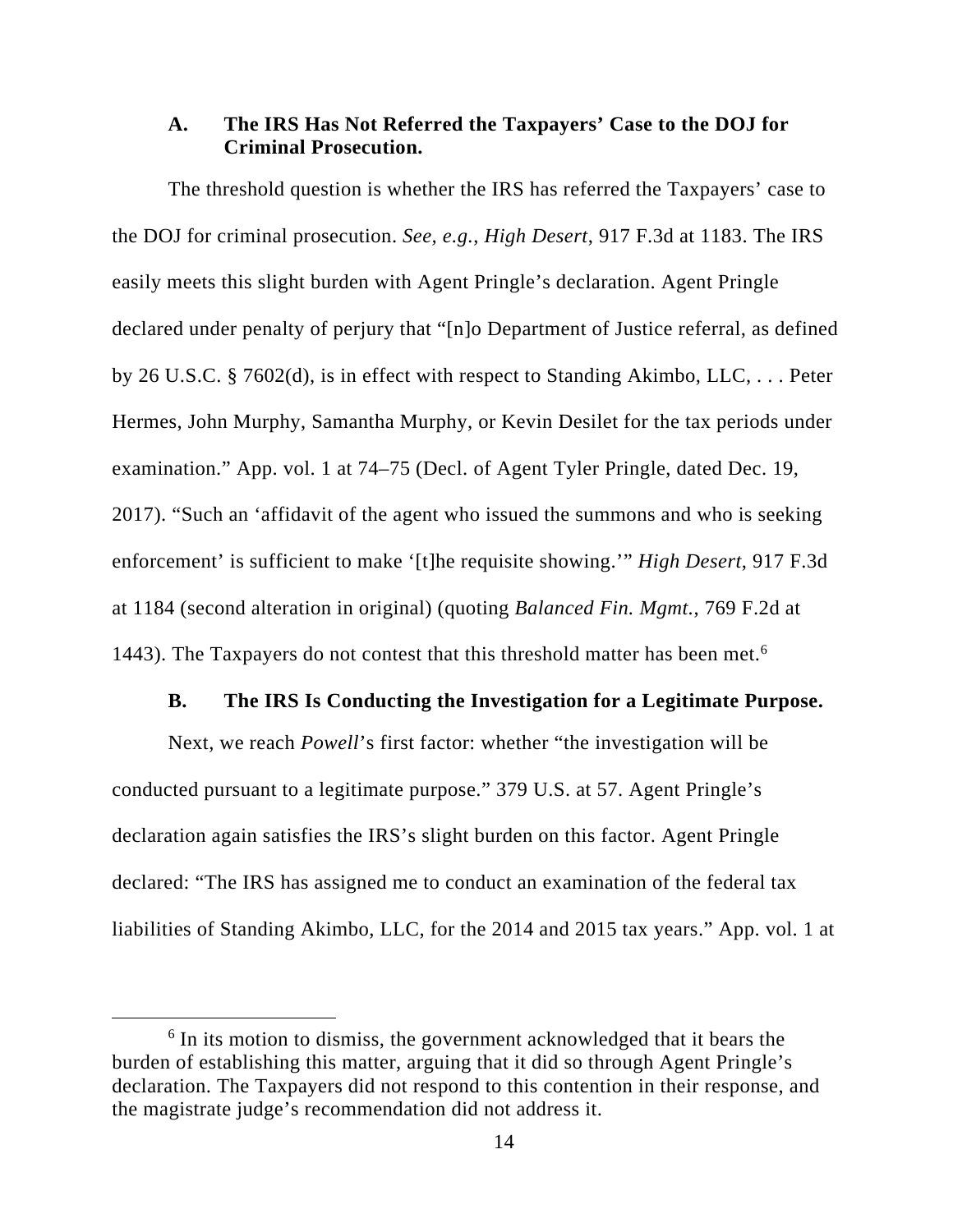71. He also stated that, because Standing Akimbo's audit would affect its owners' tax returns, he opened examinations into the personal-income-tax returns of Desilet, the Murphys, and Hermes. He explained that, because the Taxpayers did not adequately respond to his Document Requests, he issued the third-party summonses to obtain the needed information to "verify the accuracy of Standing Akimbo's internal books and records and to determine whether what Standing Akimbo reported on its returns is consistent with that information." *Id.* at 73. As we will discuss in the next section concerning *Powell*'s second factor, the information summoned is relevant in determining whether the Taxpayers violated § 280E by taking improper deductions. Agent Pringle's declaration sufficiently establishes that the IRS acted with a legitimate purpose. *See High Desert*, 917 F.3d at 1184 (explaining that the agent's affidavit meets IRS's slight burden).

In response, the Taxpayers argue that the IRS acted with an illegitimate purpose, namely, investigating federal drug crimes. We have already rejected this argument. In 2017, we observed that "the IRS's obligation to determine whether and when to deny deductions under § 280E[] falls squarely within its authority under the Tax Code." *Green Sol. Retail*, 855 F.3d at 1121 (citing 26 U.S.C. §§ 6201(a), 7602(a); *Clarke*, 573 U.S. at 249). The next year we held that "it is within the IRS's statutory authority to determine, as a matter of civil tax law, whether taxpayers have trafficked in controlled substances." *Alpenglow Botanicals, LLC v. United States*, 894 F.3d 1187, 1197 (10th Cir. 2018), *cert. denied*, 139 S. Ct. 2745 (2019). Most recently, in *High Desert*, we relied on *Green Solution* and *Alpenglow* to hold that the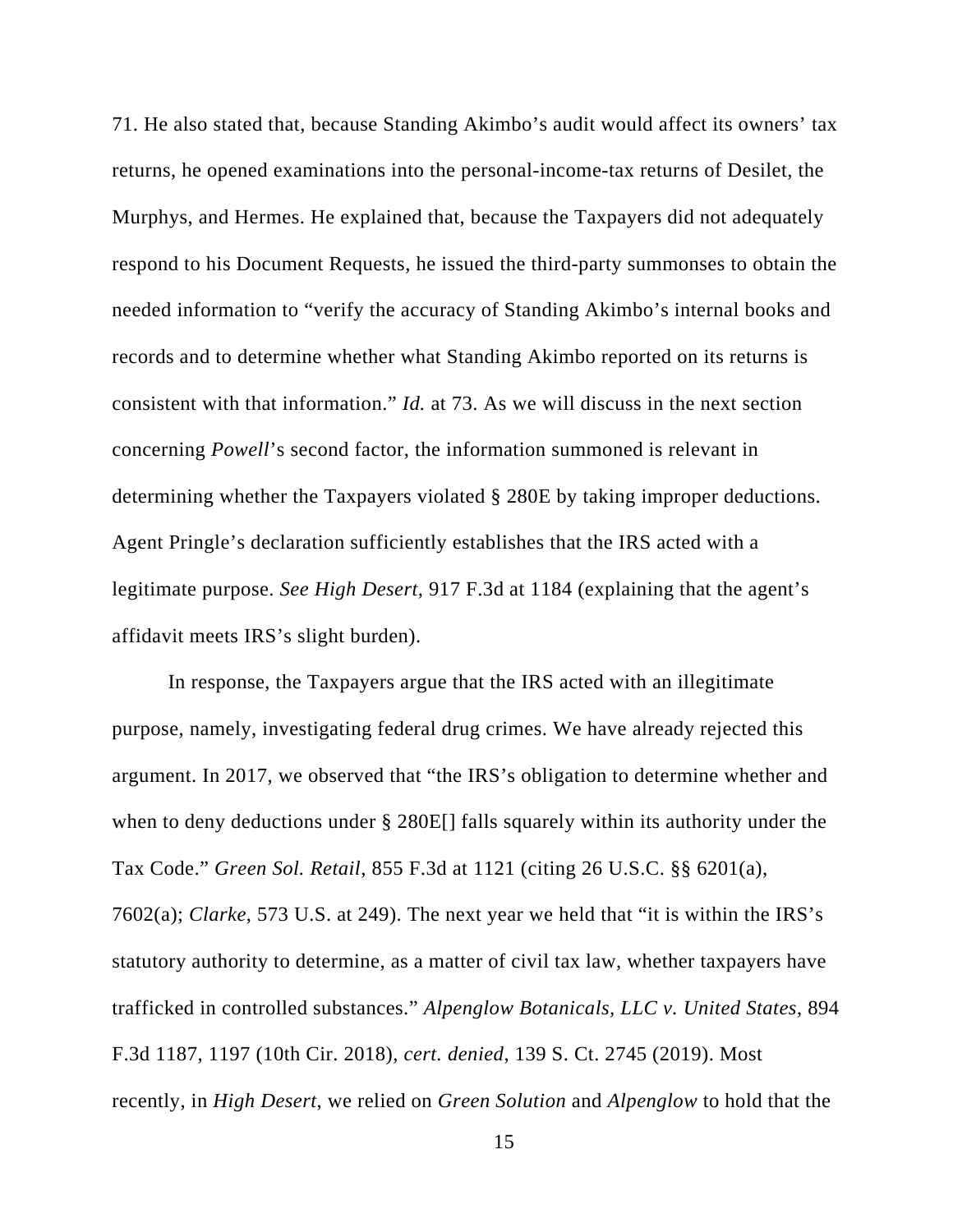IRS has statutory authority to "mak[e] a determination that Congress expressly asked it to make—even if that determination requires the IRS to ascertain whether the taxpayer is engaged in conduct that could subject him or her to criminal liability under the CSA." *High Desert*, 917 F.3d at 1187. So, even if the IRS had in fact issued the summonses to investigate federal drug crimes (and the Taxpayers have furnished no evidence in support of that), the IRS could still do so as part of determining § 280E's applicability. *See id.* ("Congress 'granted the [IRS] broad latitude to issue summonses "[f]or the purpose of ... determining the liability of any person for *any* internal revenue tax."'" (alterations in original) (quoting *Clarke*, 573 U.S. at  $250$ )).<sup>7</sup>

The Taxpayers posit that they are not violating the CSA, because the CSA does not cover Colorado's legal marijuana. First, the Taxpayers' requests for immunity from prosecution for federal drug crimes contradict this argument. Second, this argument is unavailing. The CSA does not have to preempt Colorado law for

 <sup>7</sup> <sup>7</sup> In a Federal Rule of Appellate Procedure 28(j) letter, the Taxpayers argue against § 280E's constitutionality by relying on one partial dissent (joined by two other panelists) in an en banc United States Tax Court decision. The dissent opined that Congress had exceeded its Sixteenth Amendment authority in enacting § 280E. *See N. Cal. Small Bus. Assistants Inc. v. Comm'r*, 153 T.C. No. 4, 2019 WL 5423724, at \*12 (2019) (Gustafson, J., concurring in part and dissenting in part). We are unpersuaded by this dissent. We agree with the majority, which ruled that § 280E falls within Congress's authority under the Sixteenth Amendment to establish deductions. *See id.* at \*4 (majority opinion). Further, we are bound by our decisions in *Green Solution*, *Alpenglow*, and *High Desert* that the IRS is properly enforcing § 280E. *See, e.g.*, *Robles-Garcia v. Barr*, 944 F.3d 1280, 1284 (10th Cir. 2019) ("We are bound by our prior Tenth Circuit precedent." (citing *Lucio-Rayos v. Sessions*, 875 F.3d 573, 582 (10th Cir. 2017))).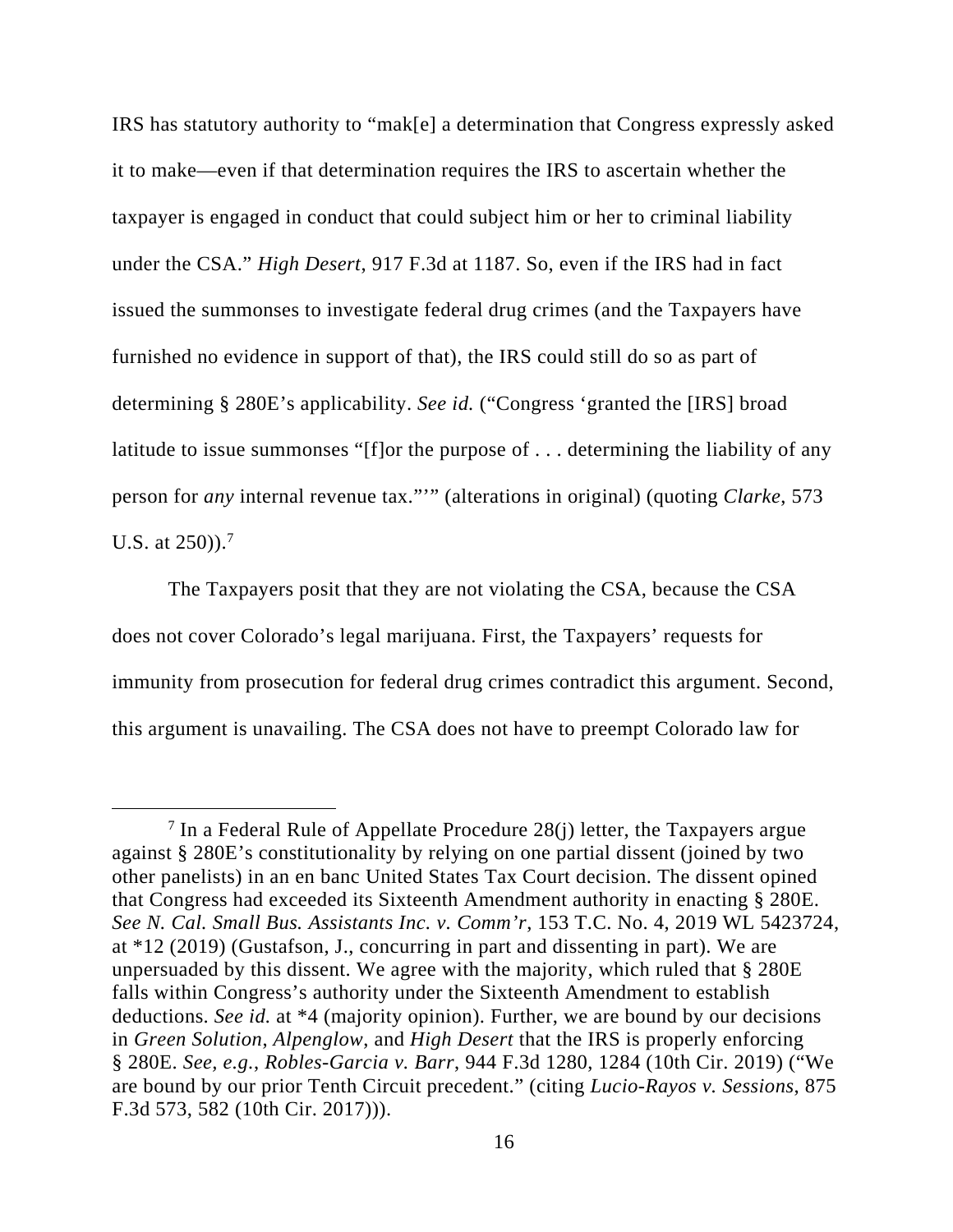§ 280E to apply. Section 280E applies when a business's activities "consist[] of trafficking in controlled substances (within the meaning of schedule I and II of the Controlled Substances Act) which is prohibited by Federal law *or* the law of any State in which such trade or business is conducted." 26 U.S.C. § 280E (emphasis added). Congress's use of "or" extends the statute to situations in which federal law prohibits the conduct *even if* state law allows it.

Further, the CSA reigns supreme. *See Gonzales v. Raich*, 545 U.S. 1, 29 (2005) ("The Supremacy Clause unambiguously provides that if there is any conflict between federal and state law, federal law shall prevail. It is beyond peradventure that federal power over commerce is superior to that of the States to provide for the welfare or necessities of their inhabitants . . . ." (citation and internal quotation marks omitted)). "[S]tate legalization of marijuana cannot overcome federal law." *Feinberg v. Comm'r*, 916 F.3d 1330, 1338 n.3 (10th Cir. 2019) (citing *Hancock v. Train*, 426 U.S. 167, 178 (1976)); *see also Gonzales*, 545 U.S. at 19 ("[A] primary purpose of the CSA is to control the supply and demand of controlled substances in both lawful and unlawful drug markets."). So, despite legally operating under Colorado law, "the Taxpayers are subject to greater federal tax liability" because of their federally unlawful activities, and any "remedy [for this] must come from Congressional change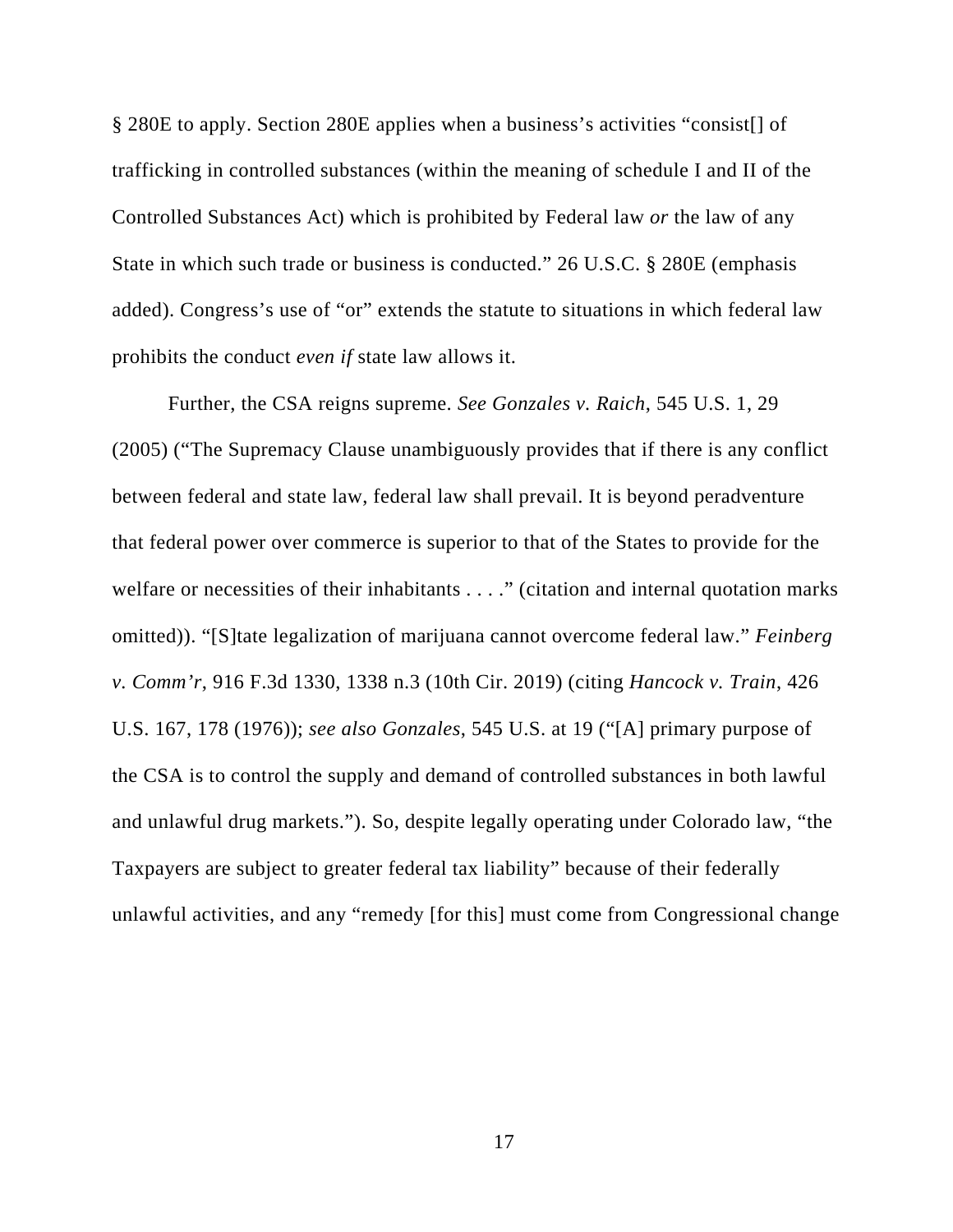to § 280E or 21 U.S.C. § 812(c) (Schedule I) rather than from the courts." *Feinberg*, 916 F.3d at 1338 n.3*.* 8

The Taxpayers thus fail to create a genuine issue of material fact regarding whether the IRS has a legitimate purpose to investigate them.<sup>9</sup> We agree with the district court that the IRS satisfied this factor.

# **C. The IRS's Summonses Seek Information Relevant to Its Legitimate, Investigatory Purpose.**

The second *Powell* factor requires the IRS to establish that "the inquiry may be relevant to the [investigation's] purpose." 379 U.S. at 57. Agent Pringle explained that the Standing Akimbo summons sought METRC data "account[ing] for all marijuana plants and products" and that this information "can establish whether a marijuana business properly reported its gross receipts and allowed deductions for

<sup>9</sup> The Taxpayers have filed two Rule  $28(j)$  letters attempting to raise new arguments contesting the IRS's legitimate purpose in issuing the summonses. Both letters selectively quote and misconstrue documents to assert that the IRS's "true purpose" is to disrupt and dismantle the state-legal marijuana industry. Taxpayers' Second Nov. 13, 2019 28(j) Letter at 2, ECF No. 10694735. These arguments are waived because they were improperly raised for the first time in Rule 28(j) letters. *See, e.g.*, *Feinberg*, 916 F.3d at 1337 n.2; *Flores-Molina*, 850 F.3d at 1172 n.16.

 <sup>8</sup> The Taxpayers filed a Rule 28(j) letter making a new statutory-interpretation argument regarding § 280E's applicability to state-legal marijuana sales. The Taxpayers have waived this argument by waiting to raise it in a Rule 28(j) letter. *See, e.g.*, *Flores-Molina v. Sessions*, 850 F.3d 1150, 1172 n.16 (10th Cir. 2017) (stating that we will not consider an argument raised for the first time in a Rule 28(j) letter). We decline to excuse this waiver because the argument rests on the above-rejected premise that § 280E may apply to the Taxpayers only if their legal sale of marijuana under Colorado law violates federal law. Further, the letter falls outside Rule 28(j). *See Feinberg*, 916 F.3d at 1337 n.2 ("A rule 28(j) letter's purpose is 'not to interject a long available but previously unmentioned issue for decision.'" (quoting *Niemi v. Lasshofer*, 728 F.3d 1252, 1262 (10th Cir. 2013))).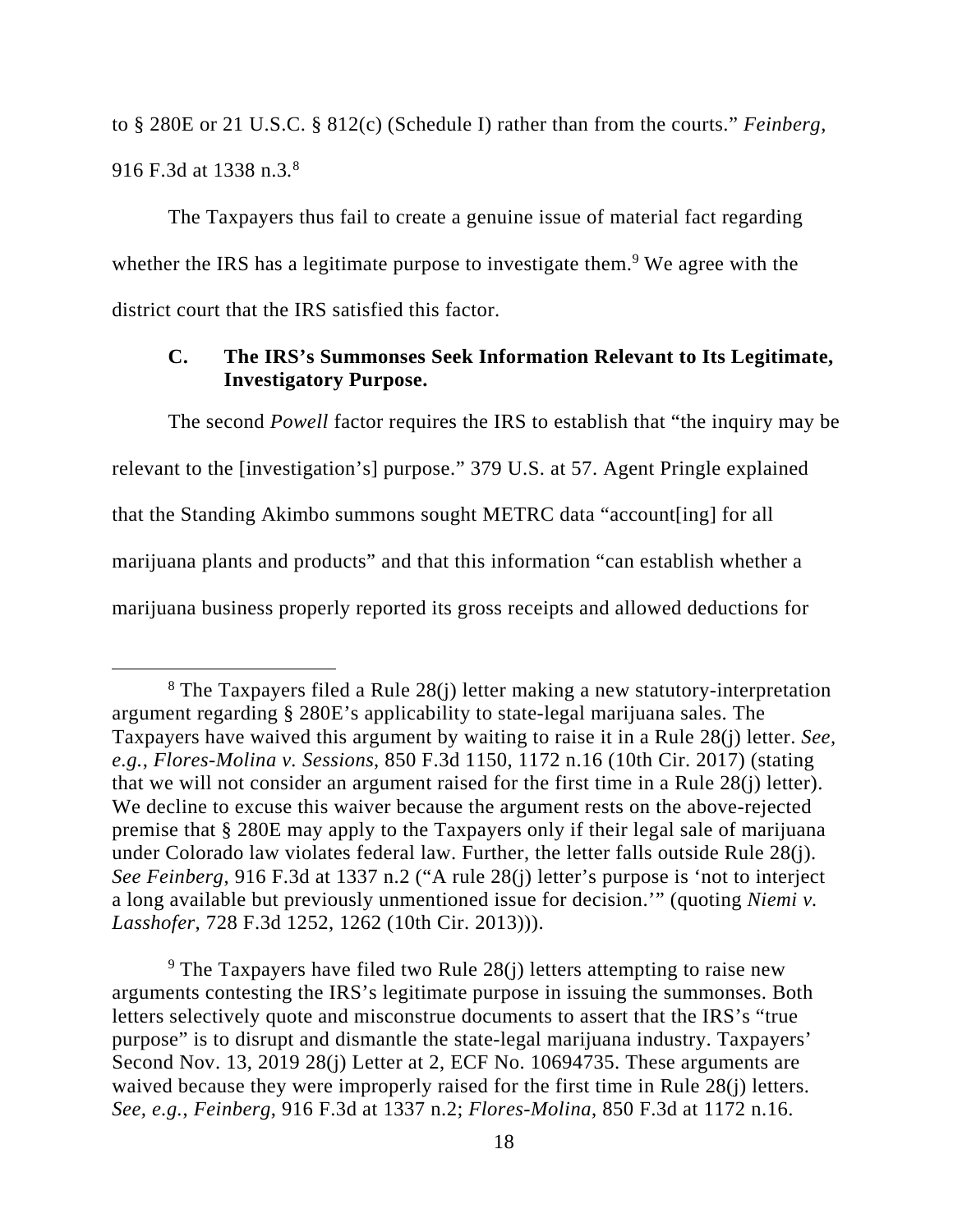cost of goods sold." App. vol. 1 at 72–73. According to Agent Pringle, he issued the Taxpayers summonses seeking a list of the Taxpayers' licenses "to verify that these individuals own Standing Akimbo" and to "determine the correctness of the[ir] federal tax returns and federal tax liabilities." *Id.* at 74–75. With this explanation, Agent Pringle's declaration satisfies the IRS's slight burden to establish that the information summoned may be relevant to its federal tax investigation into whether the Taxpayers had improperly deducted business expenses.

On appeal, the Taxpayers respond with one contention: that the requested METRC data is irrelevant to the IRS's legitimate purpose because that data tracks only marijuana plants, information relevant only to a federal-drug-crime investigation. To support this conclusory assertion, the Taxpayers provide a heavily redacted document purporting to be an IRS purchase lead sheet, which states: "METRC data does not track purchases other than tracking the amount of marijuana product transferred in, this report only tracks the amounts, not the costs; therefore, there are no verification in METRC's to support any [cost of goods sold]." App. vol. 2 at 150. But the Taxpayers cannot use this document to create a material issue of fact. First, the Taxpayers have waived this argument by not raising it until objecting to the magistrate judge's recommendation. *See ClearOne Commc'ns, Inc. v. Biamp Sys.*, 653 F.3d 1163, 1185 (10th Cir. 2011) (stating that "[i]ssues raised for the first time in objections to the magistrate judge's recommendation are deemed waived" (alteration in original) (quoting *Marshall v. Chater*, 75 F.3d 1421, 1426–27 (10th Cir. 1996)) (internal quotation marks omitted)). Though the Taxpayers had earlier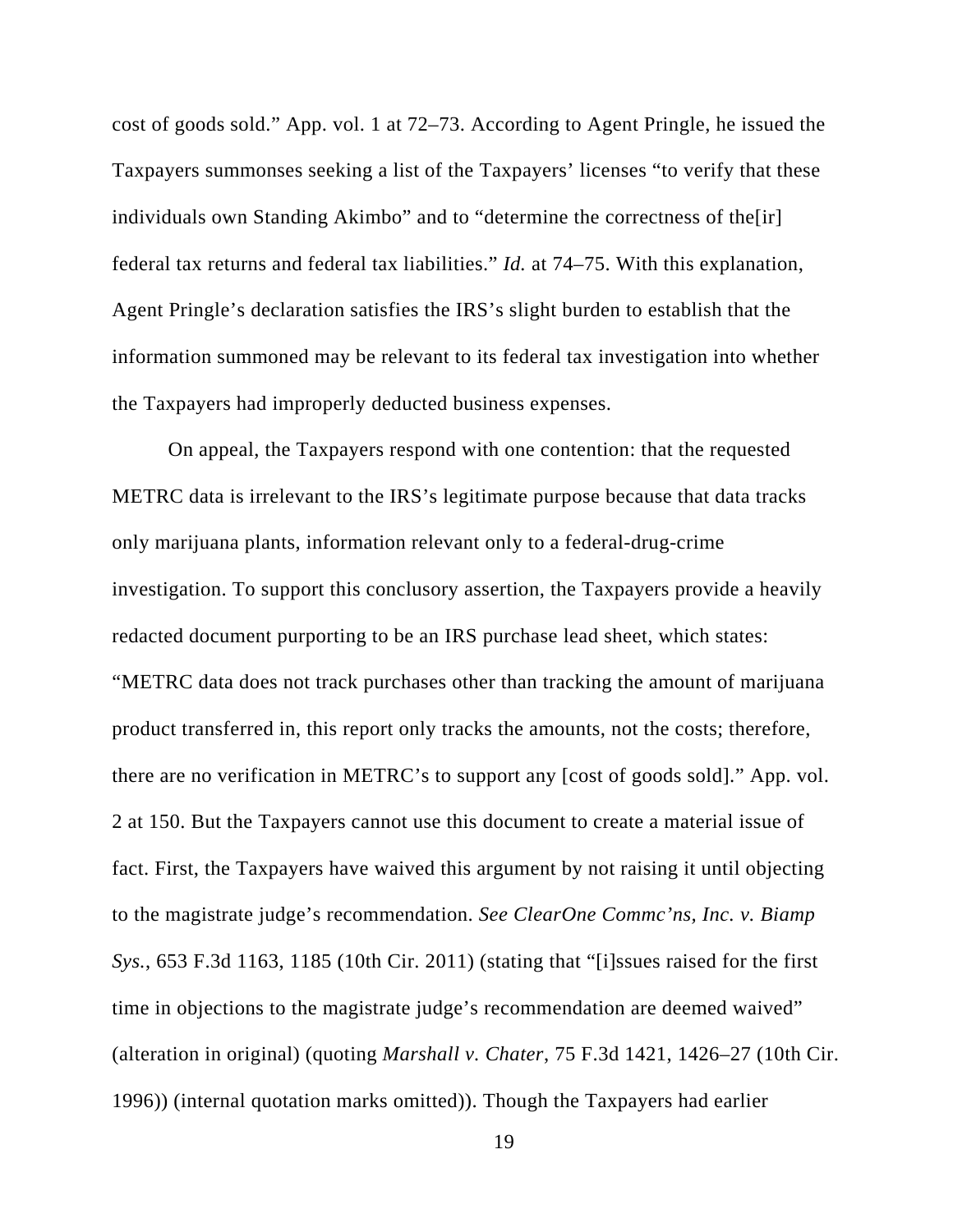contended that the Standing Akimbo summons would not provide financial data, but instead only marijuana-plant information, they did not object on relevancy grounds until their objections to the magistrate judge's recommendation.

Second, even if we excused that waiver, the redacted document would be inadmissible hearsay. The Taxpayers rely on it for the truth of the matter asserted that METRC does not provide cost-of-goods-sold information—without providing the foundation necessary to show the document meets an exception or exclusion to the hearsay rule. Evidence must be admissible at trial before it can create a genuine issue of material fact for summary judgment purposes. *See, e.g.*, *Argo v. Blue Cross & Blue Shield of Kan.*, 452 F.3d 1193, 1199 (10th Cir. 2006) ("To determine whether genuine issues of material fact make a jury trial necessary, a court necessarily may consider only the evidence that would be available to the jury." (citation omitted)); *Gross v. Burggraf Constr. Co.*, 53 F.3d 1531, 1541 (10th Cir. 1995) ("It is well settled in this circuit that we can consider only admissible evidence in reviewing an order granting summary judgment." (citations omitted)).

And even if we could consider this evidence,  $10$  it would not create a genuine issue of material fact. The IRS has authority to summon information "of even *potential* relevance to an ongoing investigation." *United States v. Arthur Young & Co.*, 465 U.S. 805, 814 (1984). Even assuming the METRC data does not provide

 $10$  Notably, another attachment to the Taxpayers' response to the IRS's motion to dismiss contradicts their argument that METRC does not track financial information. A document purporting to be an Enforcement Division guide to summonses for METRC data states that METRC tracks gross sales.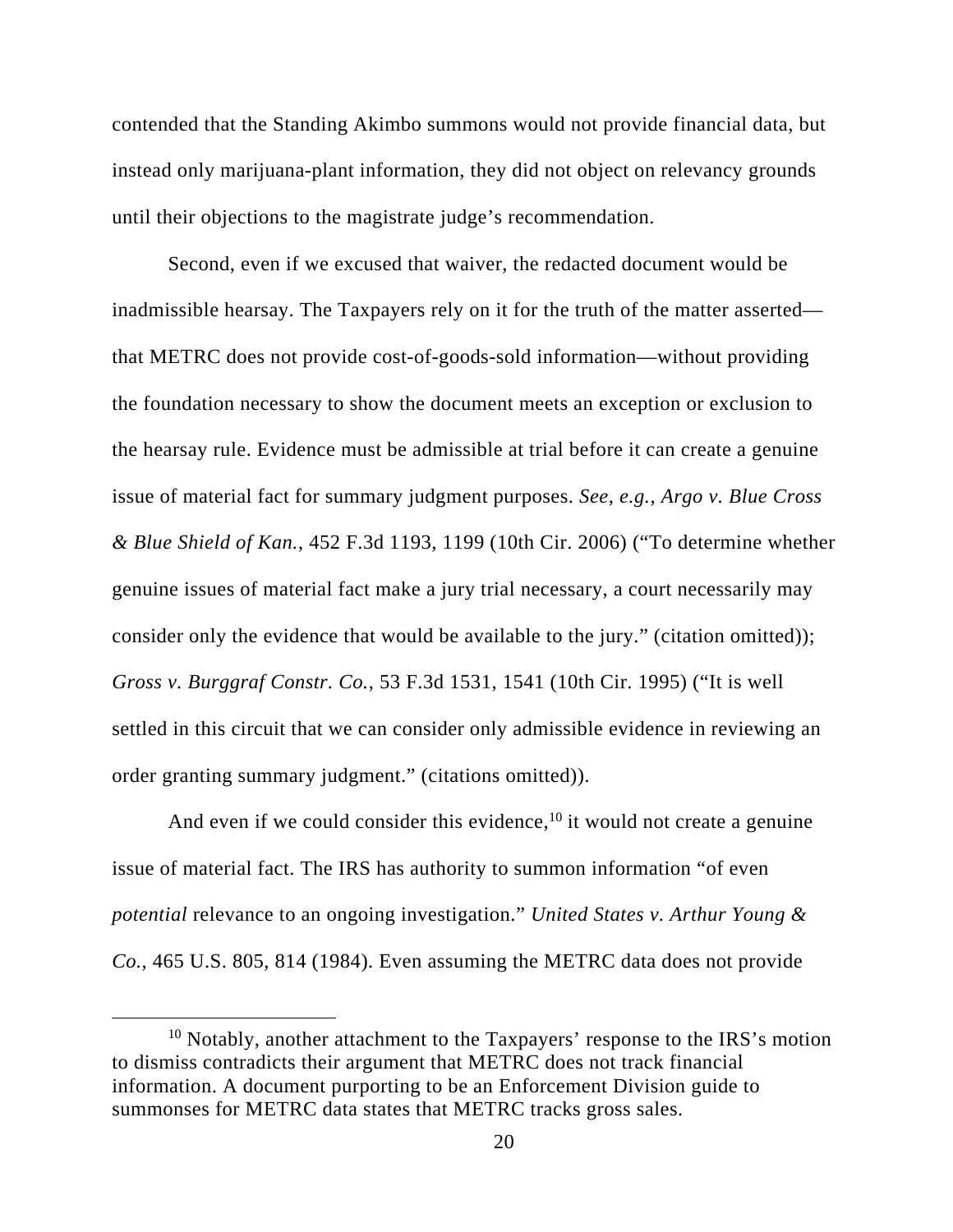cost-of-goods-sold information, the data may still be relevant to the IRS's investigation in other ways. For example, it could provide inventory figures and help Agent Pringle "verify the accuracy of Standing Akimbo's internal books and records." App. vol. 1 at 73.

Finally, the Taxpayers concede that METRC information is relevant in determining whether they trafficked in marijuana—a relevant and proper inquiry the IRS may make in determining § 280E's application. *See High Desert*, 917 F.3d at 1187; *Alpenglow*, 894 F.3d at 1197. In fact, in *High Desert* we concluded that the summonses met *Powell*'s second factor, in part *because* the information sought "would be used to determine whether [the taxpayer] was growing or selling marijuana." *High Desert*, 917 F.3d at 1191. Accordingly, the Taxpayers fail to create a genuine dispute of material fact here. We agree with the district court that the IRS satisfied the second *Powell* factor.

#### **D. The IRS Does Not Already Possess the Information Summoned.**

We next examine *Powell*'s third factor: whether "the information sought is . . . already within the Commissioner's possession." *Powell*, 379 U.S. at 57–58. Agent Pringle declared that the IRS did not already possess the information sought in the summonses. The summonses are also specific in what they request—licenses held by the Taxpayers and specific METRC reports for tax years 2014 and 2015. Agent Pringle explained that the Taxpayers had only partially responded to his Document Requests and that their production did not include any information reported to the Enforcement Division, including METRC data. This satisfies the IRS's slight burden.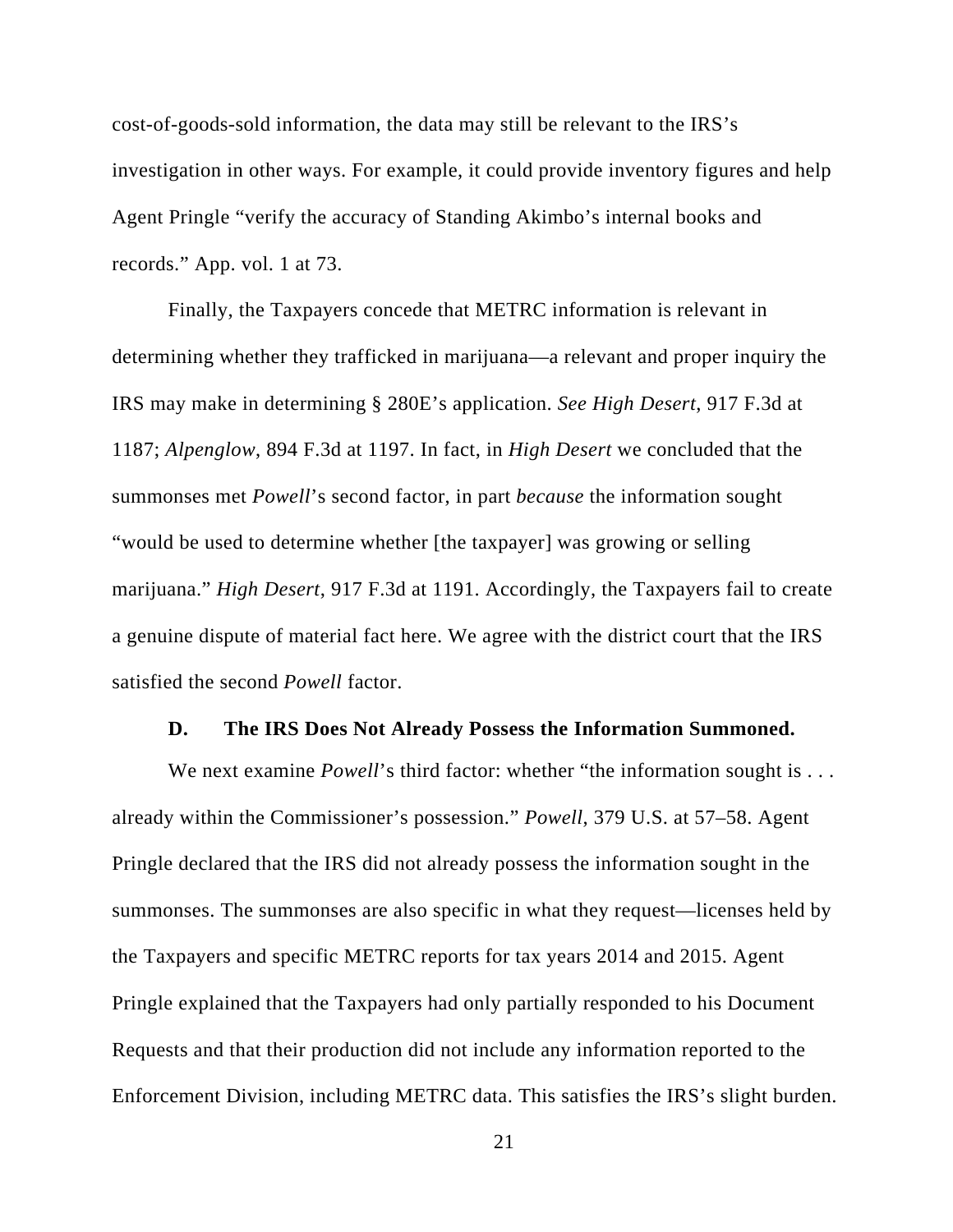The Taxpayers did not contest that this factor is satisfied until they objected to the magistrate judge's recommendation. So this argument is waived. *See ClearOne Commc'ns*, 653 F.3d at 1185. Even if we excused this waiver, the Taxpayers would still not prevail. They contend that this factor is not satisfied because "there is no legitimate basis to seek the preparation of METRC reports." App. vol. 2 at 95 (Objections to Recommendation). This contention rests on their assertion that they have already produced "voluminous" records for Agent Pringle's inspection, giving him enough information to complete his audit. *Id.* But this argument does not rebut the IRS's showing that it does not possess the information summoned. On appeal, the Taxpayers concede that they did not provide the requested METRC data. And the record offers no support that they have provided a list of the licenses they held in 2014 and 2015. The Taxpayers bear the burden of providing facts to contest the IRS's prima facie showing under *Powell*. *See, e.g.*, *Balanced Fin. Mgmt.*, 769 F.2d at 1444. They did not meet this burden. The Taxpayers failed to demonstrate the existence of a genuine factual dispute whether the IRS already possessed the information summoned; we agree with the district court that the IRS satisfied this factor.

## **E. The IRS Followed the Required Administrative Steps.**

Finally, we turn to *Powell*'s fourth factor: whether "the administrative steps required by the Code have been followed." *Powell*, 379 U.S. at 58. Agent Pringle's declaration again satisfies the IRS's slight burden here. Agent Pringle stated that he "complied with the administrative steps that the Internal Revenue Code requires" in issuing the summonses. App. vol. 1 at 74–75. The Taxpayers do not contest on appeal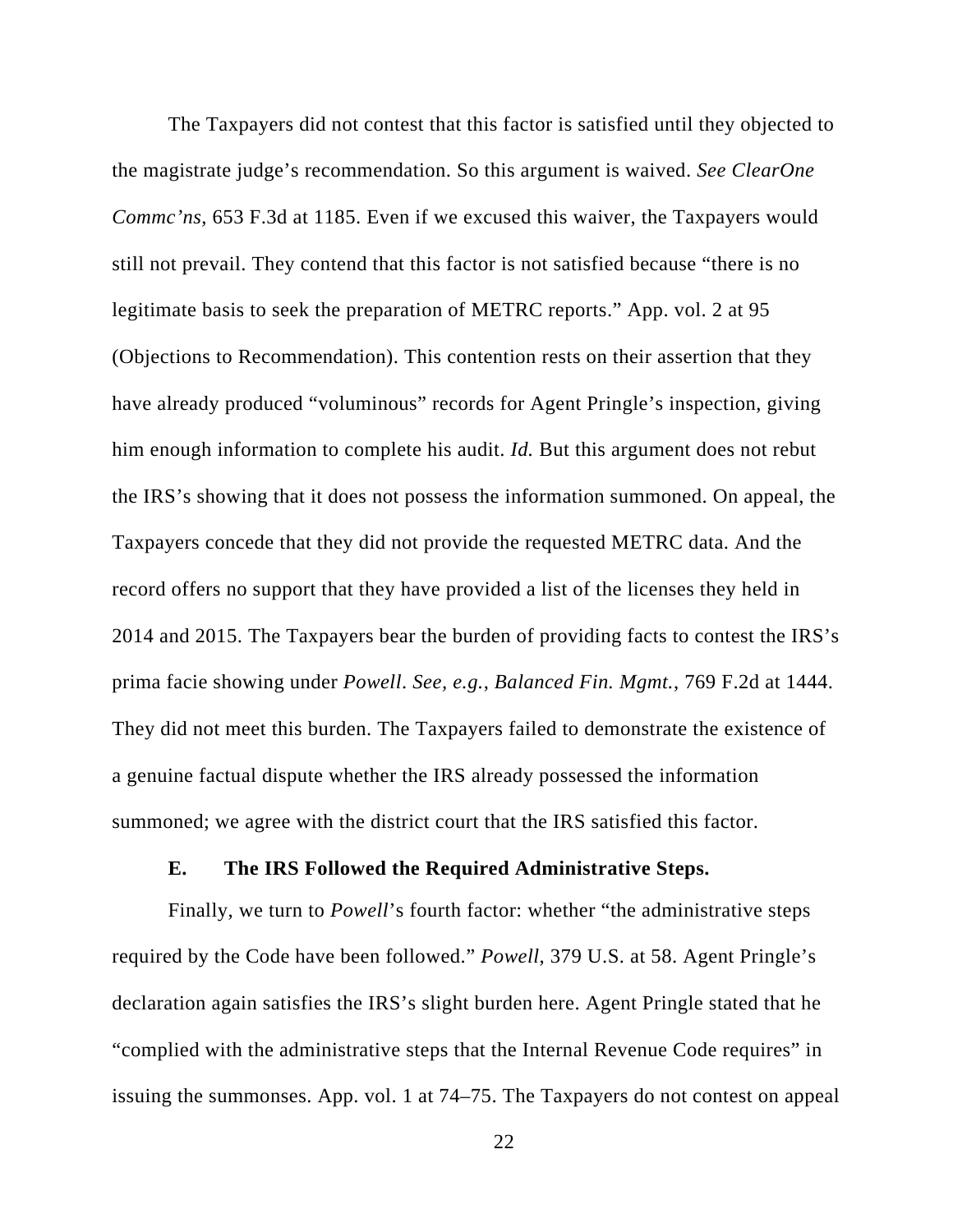that this factor has been met. We agree with the district court that the IRS satisfied this final *Powell* factor.

\* \* \*

Accordingly, we agree with the district court's determination that the IRS met its prima facie showing under *Powell* and that the Taxpayers failed to carry their "heavy burden" to factually oppose this showing. *Balanced Fin. Mgmt.*, 769 F.2d at 1449. We next turn to whether the Taxpayers have met their burden to make an affirmative defense against enforcement of the summonses.

# **IV. The Taxpayers Fail to Establish a Lack of Good Faith or an Abuse of Process.**

Besides contesting the IRS's prima facie *Powell* case for enforcement, the Taxpayers argue that the IRS did not act in good faith in issuing the summonses and that enforcing the summonses would abuse the court's process. In this vein, the Taxpayers raise five arguments against enforcement: (1) the IRS's ability to share the collected information with law enforcement constitutes bad faith, (2) enforcing the summonses would improperly force the Enforcement Division to create documents, (3) the summonses seek information that the Fourth Amendment protects, (4) the summonses are overbroad, and (5) enforcing the summonses would compel a violation of Colorado law. We address each argument in turn and conclude that all five arguments fail. The Taxpayers have not met their burden to factually support these arguments. The district court thus correctly ruled that the Taxpayers are not entitled to an evidentiary hearing or discovery and enforced the summonses.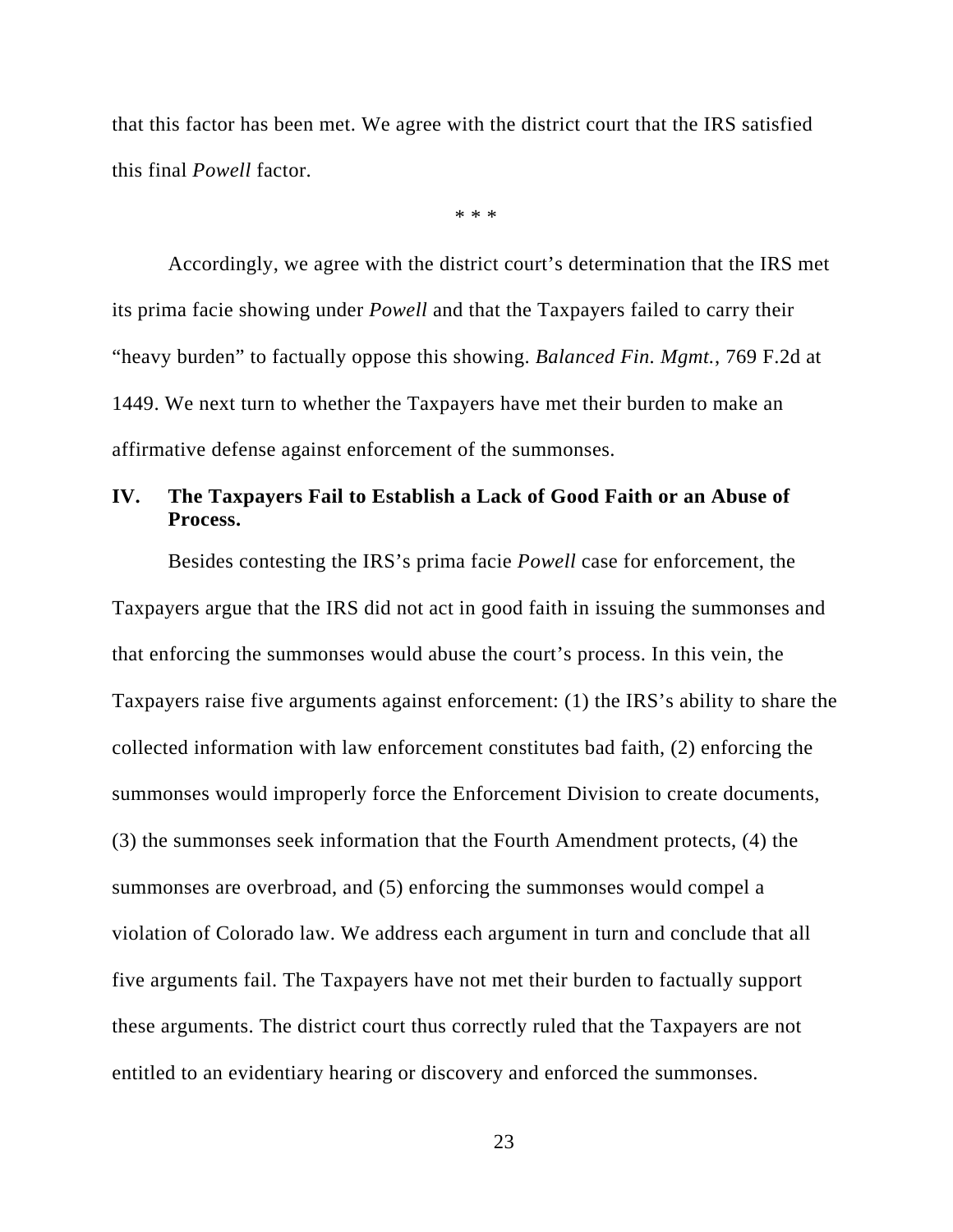## **A. The IRS's Ability to Share the Collected Information with Law Enforcement Does Not Constitute Bad Faith.**

The Taxpayers first contend, as a practical matter, that the IRS cannot split its civil investigatory authority from any possible associated criminal investigation into federal drug crimes. From this, the Taxpayers argue that the IRS's investigation is in bad faith. They assert that by refusing to grant them immunity from prosecution for federal drug crimes, the IRS has turned its investigation "'quasi-criminal' which triggers heightened constitutional rights for the taxpayer[s]." Appellants' Opening Br. at 25 (citing *Boyd v. United States*, 116 U.S. 616 (1886)). They also argue that the IRS cannot rely on 26 U.S.C. § 7602 to obtain the information summoned, because the information will be used, in part, to evaluate the presence of any federal drug crimes. To get there, the Taxpayers rely on the *Marchetti v. United States*, 390 U.S. 39 (1968), line of cases.<sup>11</sup>

Again, however, the Taxpayers did not argue this point before the magistrate judge, instead first raising it to the district court in their objections to the magistrate judge's recommendation. By not raising this point with the magistrate judge, they have waived it. *ClearOne Commc'ns*, 653 F.3d at 1185.

Forgiving this waiver would not help the Taxpayers. They proffer nothing to support their conclusory assertion that the IRS's refusal to grant immunity turned its

 $11$  Based on our review of the Taxpayers' arguments in the district court, the cases to which they refer besides *Marchetti* are *Leary v. United States*, 395 U.S. 6 (1969), *Grosso v. United States*, 390 U.S. 62 (1968), and *Haynes v. United States*, 390 U.S. 85 (1968).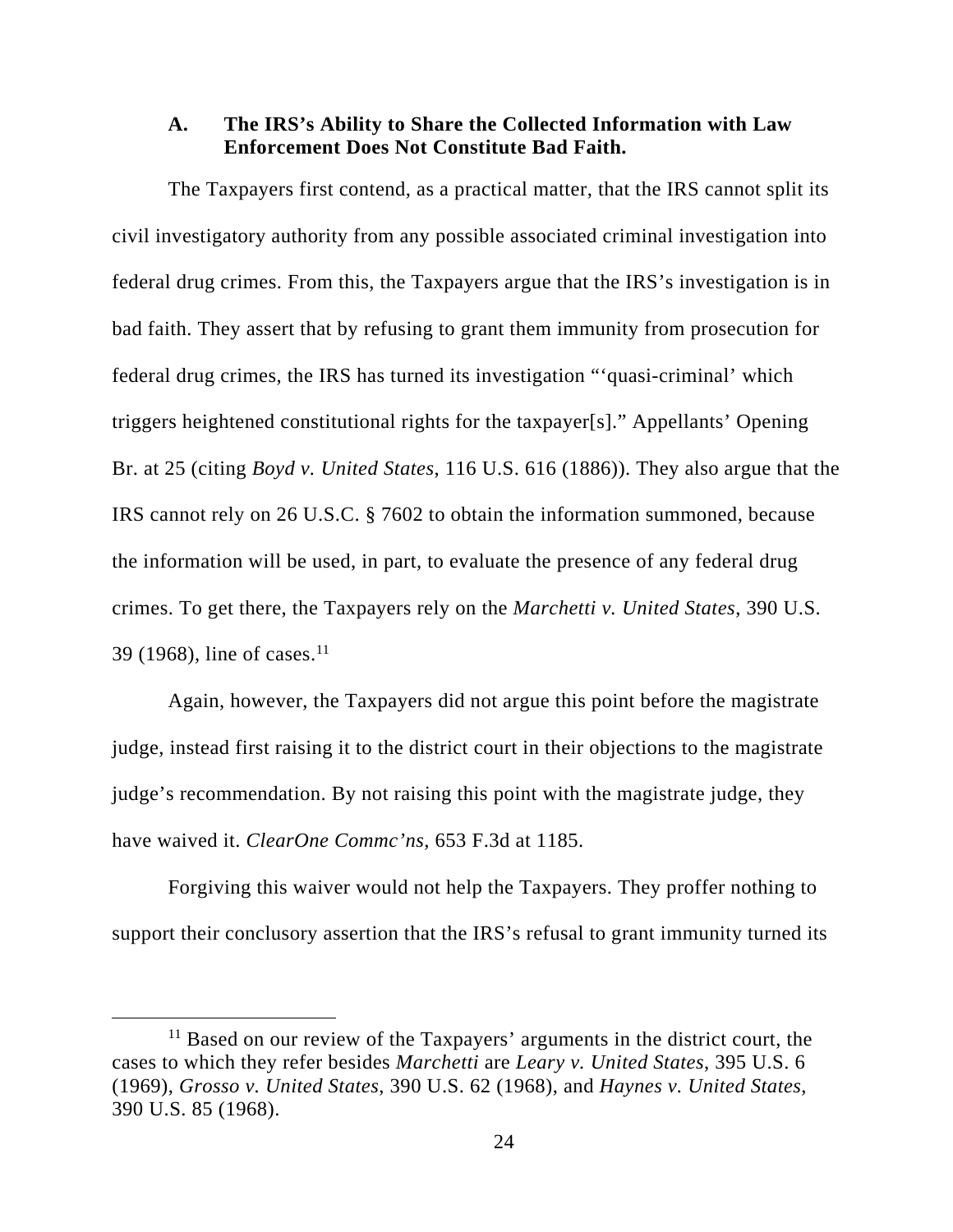civil tax investigation "quasi-criminal." They rely on *Boyd*, but *Boyd* dealt with a forfeiture prescribed by a criminal statute as a penalty for committing fraud. *See* 116 U.S. at 617, 634. There, the criminal statute authorized the government to compel offenders to produce information that would be used against them in a later criminal or forfeiture proceeding. *See id.* at 622–23. The Supreme Court determined that proceedings "for penalties and forfeitures, incurred by the commission of offenses against the law, are of [the] *quasi* criminal nature" necessitating Fourth and Fifth Amendment protections. *Id.* at 634. *Boyd* is thus inapposite to a strictly civil investigation into whether the Taxpayers violated the tax code. The tax code, and not a criminal statute, prescribes the IRS's enforcement of § 280E. Here, the IRS sought the information to determine the Taxpayers' tax liabilities.

The Taxpayers also proffer no evidence that the IRS's investigation "is part of a larger criminal investigation," apart from alleging that the IRS has refused to grant them immunity from any criminal prosecution.12 Appellants' Opening Br. at 25. But

<sup>&</sup>lt;sup>12</sup> In a Rule 28(j) letter, the Taxpayers assert that this refusal to grant immunity, combined with the IRS's reservation of its right to prosecute, leads to a reasonable inference "that the Government intends to prosecute based upon the information provided in the audit." Taxpayers' Nov. 13, 2019 28(j) Letter at 2, ECF No. 10694621. The record does not show that the IRS has reserved rights to prosecute. And even if this were true and we drew the inference that the IRS intends to eventually refer this case to the DOJ for prosecution, this inference would not void the IRS's legitimate, tax-investigatory purpose in issuing the summonses. As the Supreme Court reasserted in *LaSalle*, there is "no reason to force the Service to choose either to forgo the use of congressionally authorized summonses or to abandon the option of recommending criminal prosecutions to the [DOJ]." 437 U.S. at 307. "Congress has not categorized tax fraud investigations into civil and criminal components[,]" so a summons may be issued for a proper purpose when there has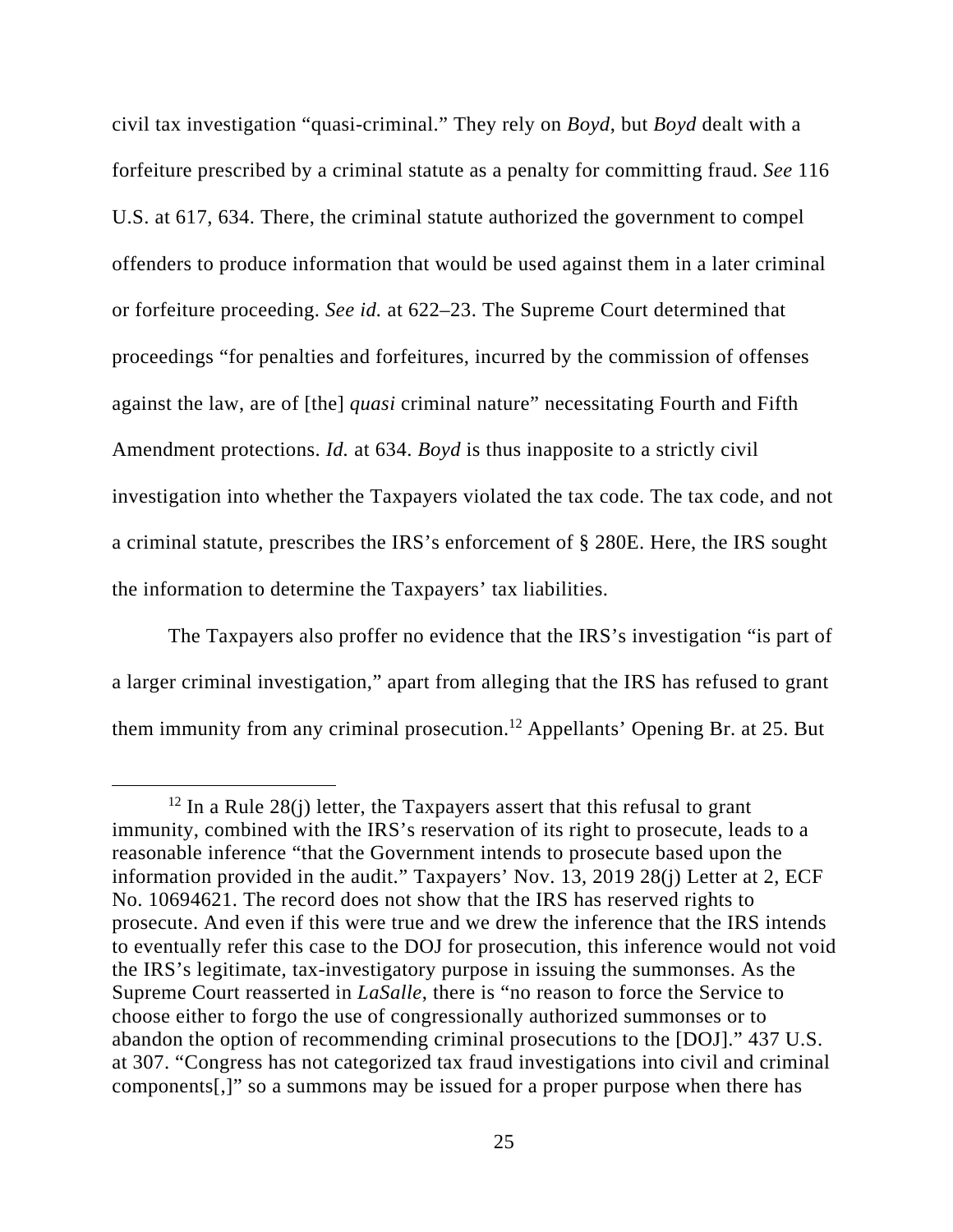this does not refute Agent Pringle's statement that the IRS has not referred the case to the DOJ. The Taxpayers have offered no evidence that the government is criminally investigating them, let alone that the IRS is involved. *See LaSalle*, 437 U.S. at 311– 12 ("The preceding discussion suggests why the primary limitation on the use of a summons occurs upon the recommendation of criminal prosecution to the [DOJ]. Only at that point do the criminal and civil aspects of a tax fraud case begin to diverge." (citations omitted)). In *LaSalle*, the Supreme Court reiterated its previous conclusion "that Congress had authorized the use of summonses in investigating potentially criminal conduct." *Id.* at 307 (citation omitted). So long as the IRS has not referred the case to the DOJ and has issued the summonses in good faith as defined by the *Powell* factors as here, the summonses are enforceable notwithstanding the possibility of later referral to the DOJ.13 *See id.* at 307, 313–14.

 $\overline{a}$ 

been no "recommendation of criminal prosecution to the [DOJ]" as here. *Id.* at 311. The Taxpayers also assert that the summonses have no proper purpose absent the IRS explaining why the materials the Taxpayers have produced are insufficient to complete the audit. This argument fails because nothing requires such a showing from the IRS. It is enough that Agent Pringle attested that the Taxpayers "ha[d] not provided sufficient information to substantiate the figures shown on [their] tax returns." App. vol. 1 at 72.

<sup>&</sup>lt;sup>13</sup> Notably, the IRS is limited in when it can disclose gathered information for nontax criminal-investigatory purposes. For example, the DOJ must seek a court order to obtain such information, and the IRS cannot disclose the information unless it is unavailable from other sources. *See* 26 U.S.C. § 6103(i)(1)(B). The Taxpayers asserted for the first time at oral argument that the IRS has authority to disclose information sua sponte in its discretion, relying on § 6103(a) and *United States v. One Coin-Operated Gaming Device*, 648 F.2d 1297 (10th Cir. 1981), but these sources do not support that assertion and § 6103(i) expressly precludes it.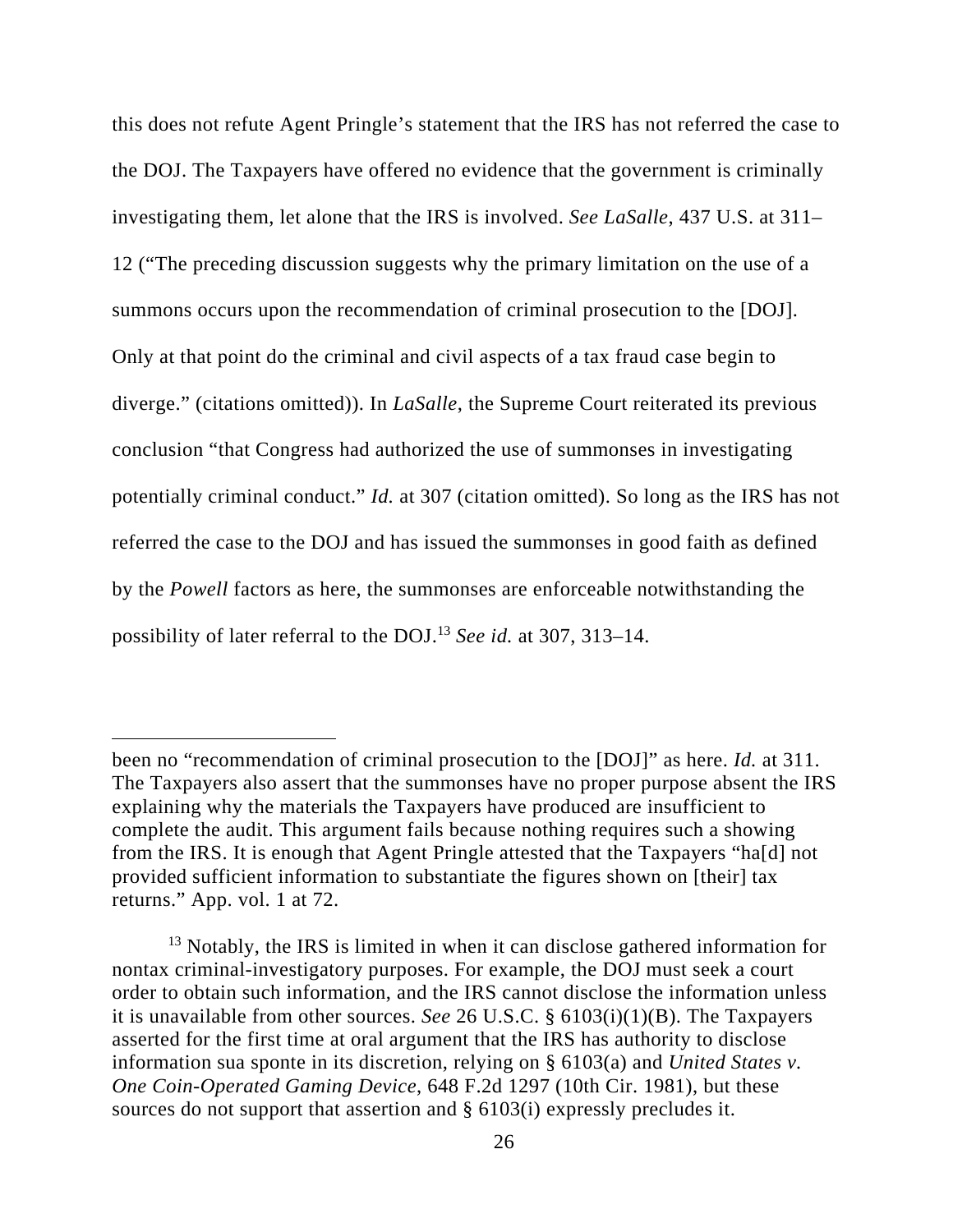*Marchetti* does not change this result or remove the IRS's authority to issue summonses under § 7602 when investigating potential § 280E violations. The Taxpayers rely on *Marchetti* to assert that if the IRS is using the information summoned to investigate federal drug crimes, the summonses would be "outside of [the] normal regulatory environment." Appellants' Opening Br. at 25. But *Marchetti* does not stand for that proposition, and the IRS's investigating drug activity within § 280E is a proper purpose. *See Alpenglow*, 894 F.3d at 1197; *Green Sol. Retail*, 855 F.3d at 1121. Further, in *Alpenglow* we distinguished *Marchetti* and its related cases from the IRS's investigations under § 280E. *See Alpenglow*, 894 F.3d at 1197. That analysis holds true here. The *Marchetti* line of cases is inapposite: those cases involve the invocation of a Fifth Amendment privilege to overcome IRS regulations requiring a taxpayer to disclose information carrying a real risk of self-incrimination. *See id.*; *see also Feinberg*, 916 F.3d at 1336 ("The petitioners in those cases, however, were prosecuted for failing to comply with a statute compelling them to provide self-incriminating information, and the Court determined the Fifth Amendment privilege provided a complete defense to that failure." (citations omitted)). The Taxpayers have not raised a Fifth Amendment challenge on appeal, and § 280E does not require disclosure of incriminating information. Thus, the Taxpayers have failed to factually establish that the IRS issued the summonses in bad faith. We agree with the district court that this argument fails.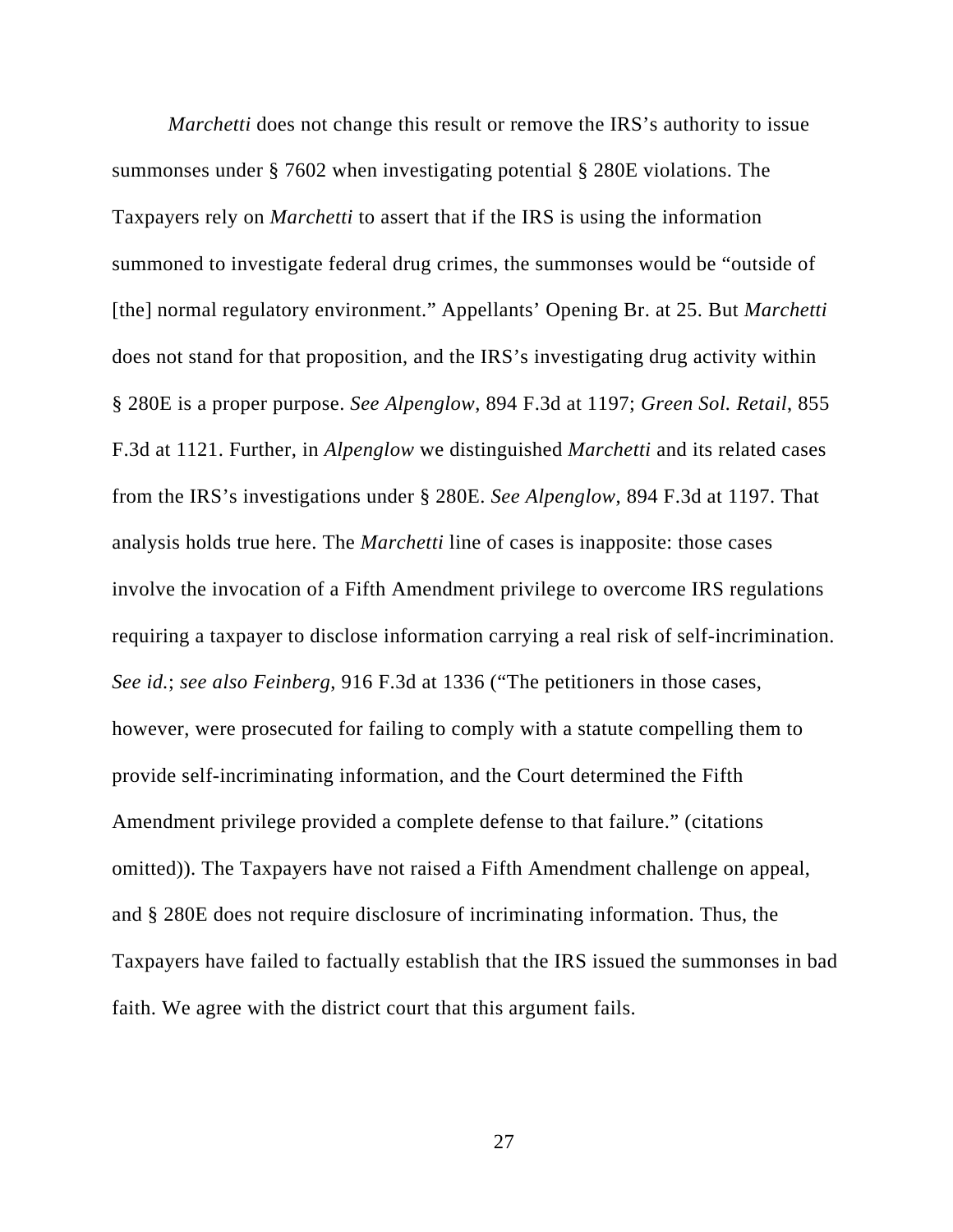## **B. The Standing Akimbo Summons Does Not Improperly Force the Enforcement Division to Create Documents.**

The Taxpayers next argue that enforcing the Standing Akimbo summons would be an abuse of process because the summons improperly compels the Enforcement Division to create documents.14 They point to Samantha Murphy's declaration that Standing Akimbo does not produce the METRC reports summoned and that "[t]o the best of [her] knowledge, these reports are not reports that are ordinarily created by the Marijuana Enforcement Division." App. vol. 1 at 43. They also claim that they have raised a genuine issue of material fact based on the IRS's failure to provide evidence that the reports existed at the time they were summoned.

This argument fails. The Taxpayers bear the sole burden of factually supporting their affirmative defenses. *See, e.g.*, *Balanced Fin. Mgmt.*, 769 F.2d at 1444 ("[I]f at this stage the taxpayer cannot . . . factually support a proper affirmative defense, the district court should dispose of the proceeding on the papers before it and without an evidentiary hearing." (alteration in original) (quoting *Garden State Nat'l Bank*, 607 F.2d at 71) (internal quotation marks omitted)). To proceed with this affirmative defense, the Taxpayers must provide evidence that the summons forces the Enforcement Division to create documents. They have not provided any such evidence. Samantha Murphy's conclusion that she believes the Enforcement Division does not routinely create the reports summoned is insufficient and does not support

<sup>&</sup>lt;sup>14</sup> The government has not contested the Taxpayers' ability to raise this argument under the statutory scheme.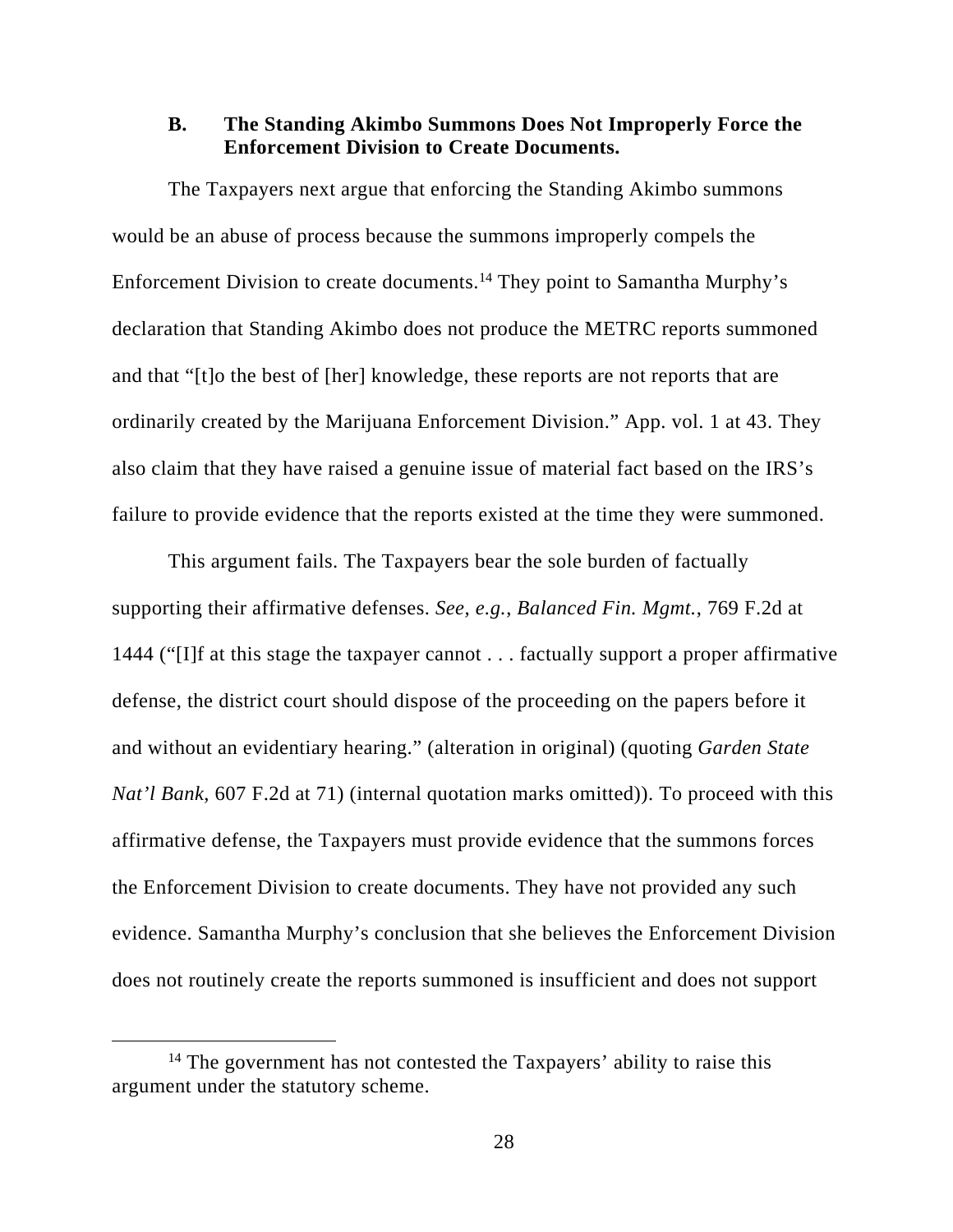the defense.15 *Argo*, 452 F.3d at 1200 ("Accordingly, at the summary judgment stage, 'statements of mere belief' in an affidavit must be disregarded." (quoting *Tavery v. United States*, 32 F.3d 1423, 1426 n.4 (10th Cir. 1994))).

On its face, the Standing Akimbo summons does not require the creation of new documents. The summons requests that the Enforcement Division provide a "[c]opy" of the reports summoned. App. vol. 1 at 18. A copy of something generally assumes that the something already exists. *See Copy*, Merriam-Webster, https://www.merriam-webster.com/dictionary/copy (last visited Jan. 31, 2020). With no original report, no copy is possible. If the Enforcement Division does not have the requested reports, then by the IRS's guidelines the Enforcement Division need not create and produce them. Nothing requires the Enforcement Division to create the records, and the summons does not purport to say otherwise. *See United States v. Davey*, 543 F.2d 996, 1000 (2d Cir. 1976) ("[Section] 7602 does not require preparation or production of records not yet in existence." (citation omitted)).

Further, despite the Taxpayers' argument, the IRS need not identify what records exist before enforcing the summons, because nothing requires the IRS to do so. *E.g.*, *High Desert*, 917 F.3d at 1181–82 (noting that the IRS must show that it did not refer the case to the DOJ and that it meets the *Powell* factors to obtain enforcement of a summons). If the Taxpayers are arguing that the district court extended the summons to reach the entire METRC database, this argument

<sup>&</sup>lt;sup>15</sup> Further, the Taxpayers provide other hearsay evidence that contradicts Samantha Murphy's statement. *See supra* note 10.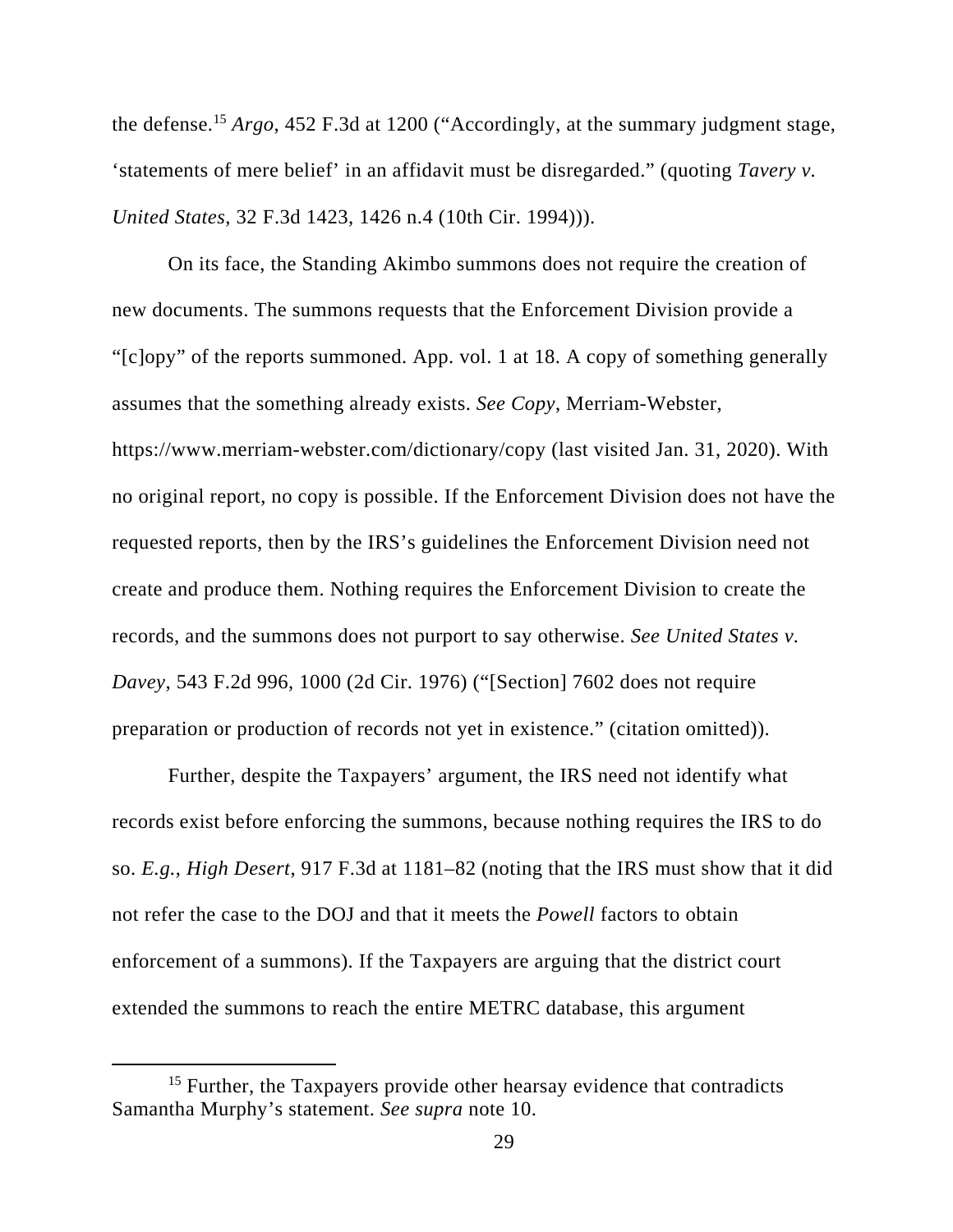misconstrues the district court's language and also fails. We thus agree with the district court that the Taxpayers have failed to meet their burden to establish this affirmative defense.

## **C. The IRS Does Not Need Probable Cause to Obtain the METRC Data Summoned.**

The Taxpayers next argue that they have a reasonable expectation of privacy in the METRC data because Colorado law criminalizes its disclosure. They argue that the district court misapplied controlling Fourth Amendment law in applying the thirdparty doctrine without considering *Carpenter v. United States*, 138 S. Ct. 2206 (2018). The Taxpayers assert that *Carpenter* supports their position that they have a reasonable expectation of privacy in the METRC data, which would require that the IRS obtain a search warrant supported by probable cause.

This argument also fails. The Taxpayers have no reasonable expectation of privacy in the METRC data collected on their business. The Fourth Amendment protects "[t]he right of the people to be secure in their persons, houses, papers, and effects, against unreasonable searches and seizures." U.S. Const. amend. IV. It applies only when "the person invoking its protection can claim a 'justifiable,' a 'reasonable,' or a 'legitimate expectation of privacy' that has been invaded by government action." *Smith v. Maryland*, 442 U.S. 735, 740 (1979) (citations omitted). But "a person has no legitimate expectation of privacy in information he voluntarily turns over to third parties." *Id.* at 743–44 (citing *United States v. Miller*, 425 U.S. 435, 442–44 (1976); *Couch v. United States*, 409 U.S. 322, 335–36 (1973); *United*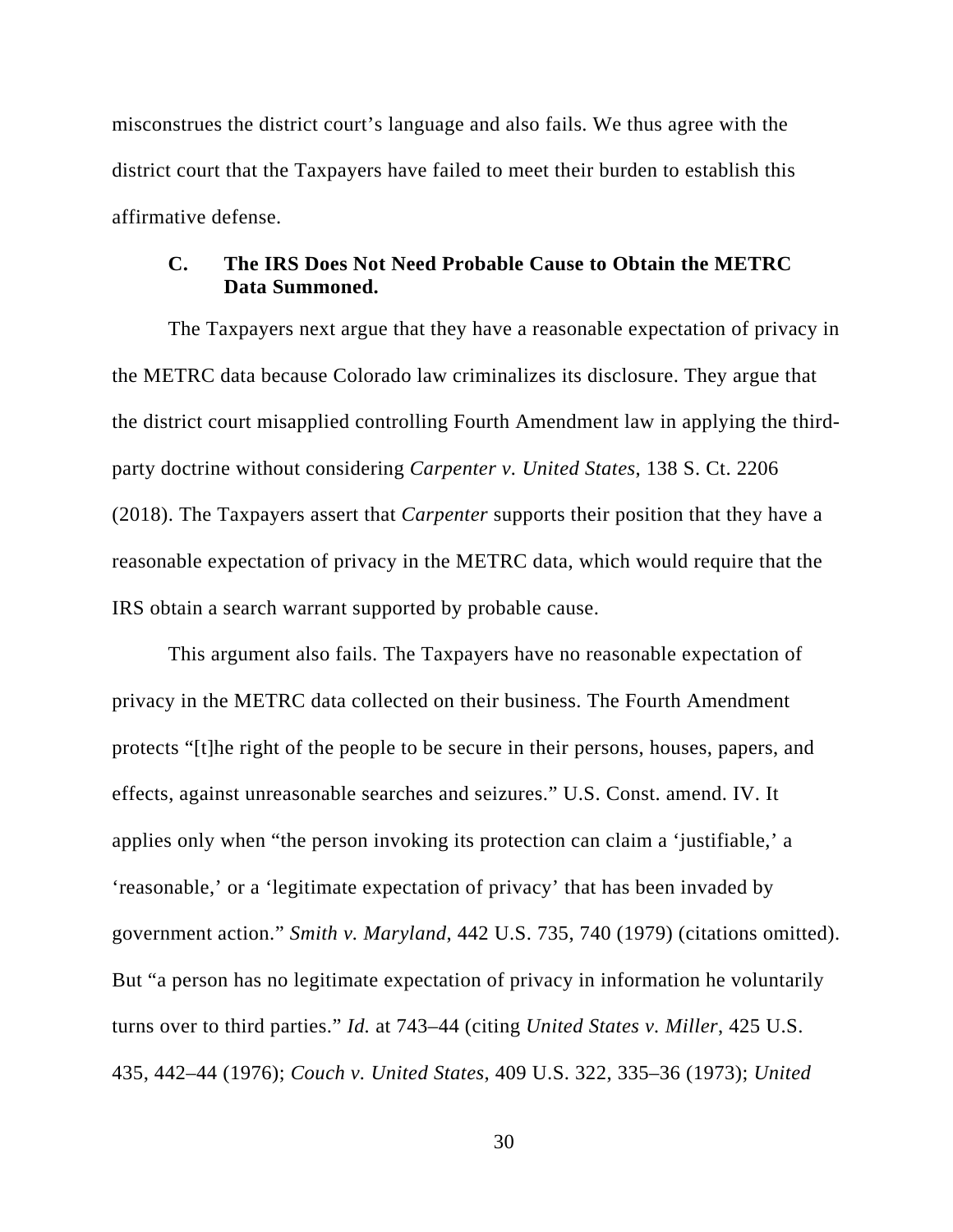*States v. White*, 401 U.S. 745, 752 (1971) (plurality opinion); *Hoffa v. United States*, 385 U.S. 293, 302 (1966); *Lopez v. United States*, 373 U.S. 427 (1963)). This principle, known as the third-party doctrine, applies "even if the information is revealed on the assumption that it will be used only for a limited purpose." *Miller*, 425 U.S. at 443 (citations omitted). The Supreme Court recently reaffirmed this doctrine in *Carpenter*. *See* 138 S. Ct. at 2220 ("We do not disturb the application of *Smith* and *Miller* . . . .").

Contrary to the Taxpayers' assertions, *Carpenter*'s holding precluding the third-party doctrine's application does not apply to them. *Carpenter* examined a narrow issue: whether the third-party doctrine should apply to the collection of cellsite-location information (CSLI). *Id.* The METRC records differ markedly from CSLI. METRC tracks the movement of plants, and CSLI tracks people. Further, the Taxpayers voluntarily provided the information summoned to the Enforcement Division so they could legally conduct their business; this differs from CSLI, which collects information "without any affirmative act on the part of the user beyond powering up." *Id. Carpenter*'s analysis in precluding the third-party doctrine's application to CSLI is thus inapplicable here.

The third-party doctrine applies to the METRC data summoned here. The Taxpayers chose to operate a marijuana business under Colorado law and, thus, agreed to provide certain information to the Enforcement Division. As required by law, the METRC database stores this information, constructing reports that the Enforcement Division may access as needed. The METRC reports are the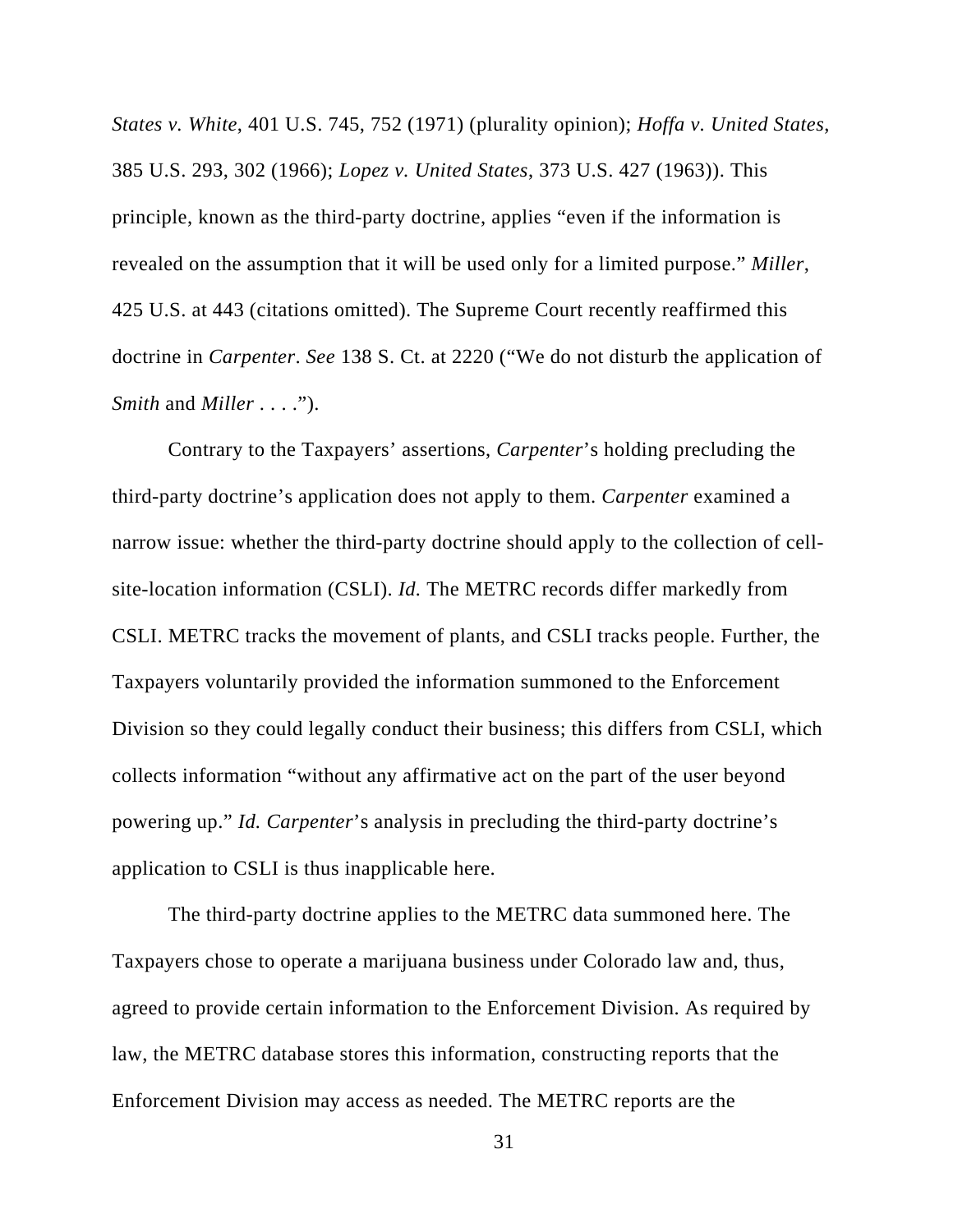Enforcement Division's property—the Taxpayers have no ownership, possession, or propriety interest in them. *See Miller*, 425 U.S. at 440–43; *cf. United States v. Leary*, 846 F.2d 592, 598 (10th Cir. 1988) (finding a reasonable expectation of privacy when defendants "retained control over the premises and records"). So the Taxpayers have no expectation of privacy in these reports. *See Miller*, 425 U.S. at 440–43. Because the Taxpayers have no Fourth Amendment right at stake, the IRS need not obtain a warrant supported by probable cause to get the records. *See id.* at 444.

Finally, though we agree that Colorado law deems the METRC records confidential, we do not agree that this confidentiality provides the Taxpayers with a Fourth Amendment interest in them. The statute they rely on to establish that the METRC information is confidential has been repealed and its amended version has been relocated. *See* Colo. Rev. Stat. Ann. § 12-43.3-202(d) (West 2018). The nowapplicable statute provides that the Enforcement Division "shall maintain the confidentiality of . . . information obtained from a medical marijuana or retail marijuana licensee . . . that [is] exempt from public inspection pursuant to state law." Colo. Rev. Stat. Ann.  $\S$  44-10-204(1)(a) (West 2020). But such information "may be used . . . for investigation or enforcement of any international, federal, state, or local securities law or regulations[.]" *Id.* And "[n]othing in this article 10 limits a law enforcement agency's ability to investigate unlawful activity in relation to a medical marijuana business or retail marijuana business." *Id.* § 44-10-202(3).

We thus fail to see how this statute precludes the sharing of such information with the IRS—an agency tasked with enforcing federal-tax laws with its own duty to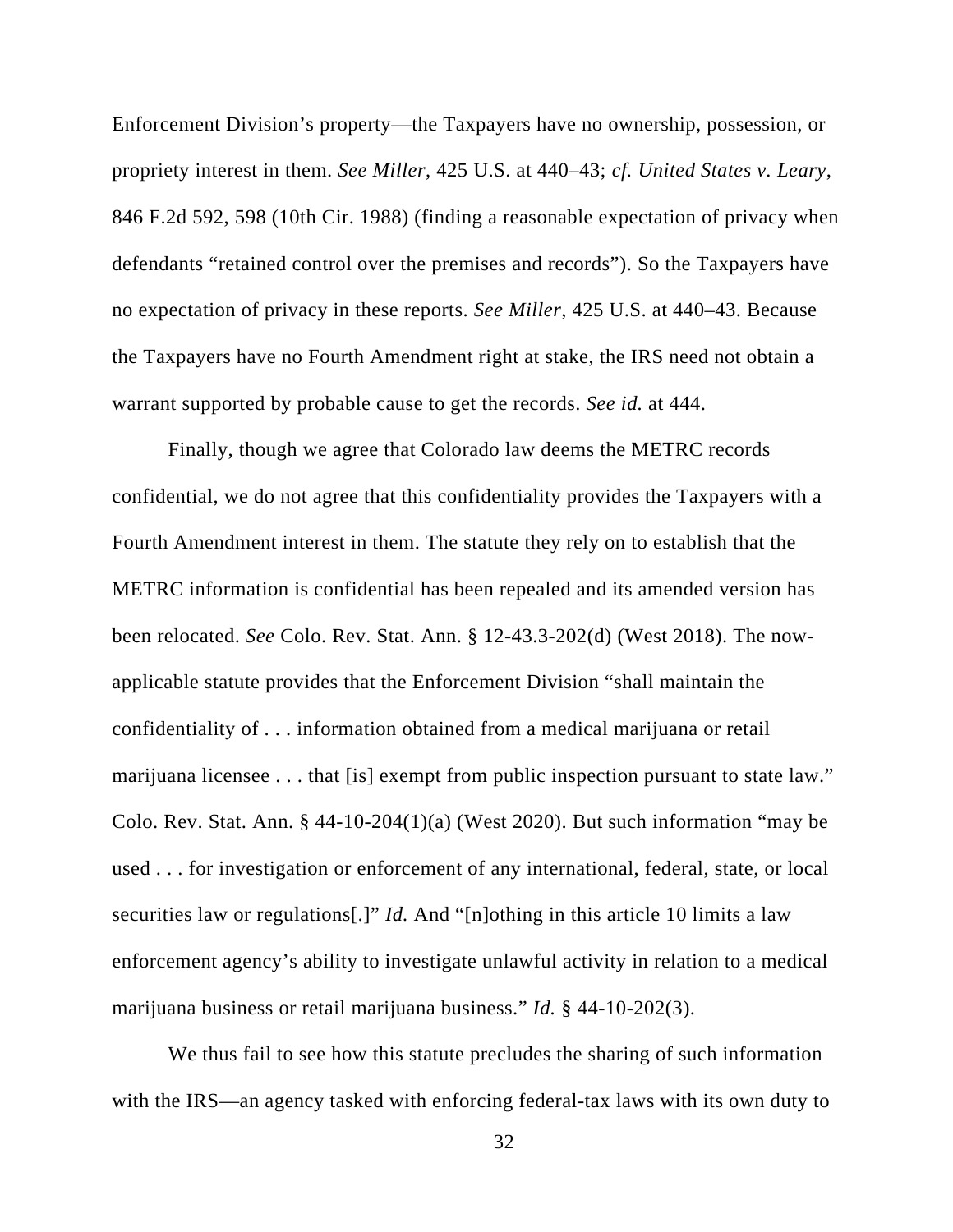keep information confidential. *See* 26 U.S.C. § 6103(a) (providing that an agent must maintain as confidential any return information obtained "in connection with his service"). And even if the statute somehow provides the Taxpayers a right of privacy here, the statute would be preempted by the Supremacy Clause. Under the Supremacy Clause, state law is preempted when it "stands as an obstacle to the accomplishment and execution of the full purposes and objectives of Congress." *Hines v. Davidowitz*, 312 U.S. 52, 67 (1941). The Taxpayers' reading of the statute would substantially impede the IRS's ability to summon METRC records under § 7602.<sup>16</sup>

The IRS has met the *Powell* factors establishing the Fourth Amendment reasonableness of the Standing Akimbo summons. The Taxpayers have failed to rebut this showing, so the IRS does not need probable cause. *See, e.g.*, *Powell*, 379 U.S. at 51 (holding that the government needs to show probable cause only when the taxpayer raises a substantial question that judicial enforcement constitutes an abuse of process); *United States v. Reis*, 765 F.2d 1094, 1096 (11th Cir. 1985) ("The enforcement of an IRS summons does not violate the fourth amendment as long as the IRS has complied with the *Powell* requirements." (citations omitted)); *United States v. Shlom*, 420 F.2d 263, 266 (2d Cir. 1969) (stating that a valid summons does not constitute a search and seizure). We thus agree with the district court that the Taxpayers failed to establish this defense.

 <sup>16</sup> For this reason, we need not conduct a full preemption analysis. *See Presley v. United States*, 895 F.3d 1284, 1292 n.6 (11th Cir. 2018).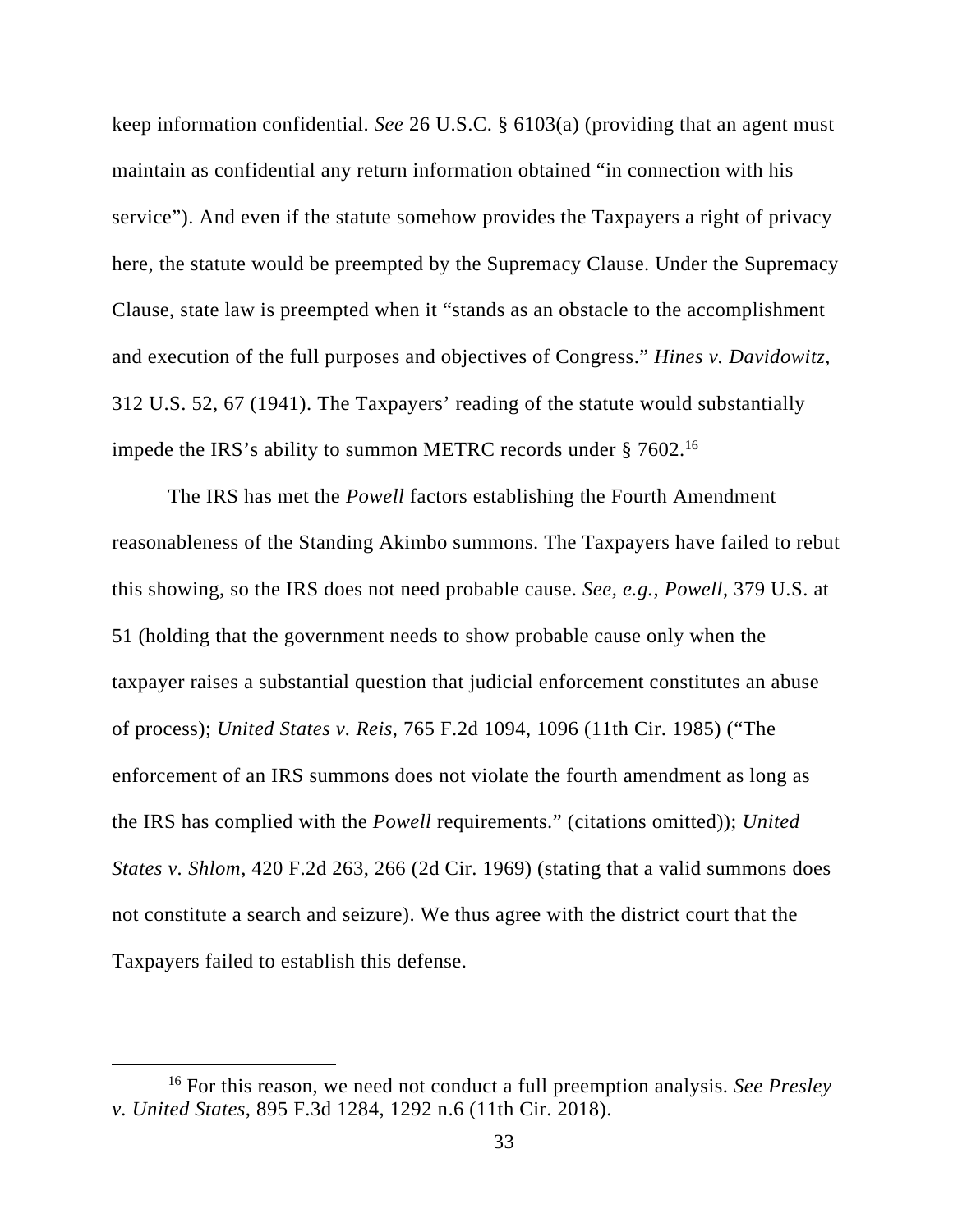#### **D. The Summonses Are Not Overbroad.**

The Taxpayers next assert that the IRS did not issue the summonses in good faith because they are overbroad. They point out that the Taxpayers summonses request a list of all licenses held by the Taxpayers for the 2014 and 2015 tax years.17 They argue that because this "go[es] way beyond asking about ownership in Standing Akimbo," the summonses are overbroad. Appellants' Opening Br. at 34.

This argument also fails. As discussed, the Taxpayers bear a heavy burden to provide specific facts supporting their defense. *See Balanced Fin. Mgmt.*, 769 F.2d at 1444. They provide no authority for their contention that the summonses are overbroad for failure to explain the IRS's need for information about the Taxpayers' licenses apart from Standing Akimbo. *Powell* does not require that the IRS explain why it seeks information beyond showing its potential relevance to a legitimate purpose. The IRS has shown the information summoned is relevant, and the Taxpayers failed to rebut this showing. *See supra* Section III.C.

Further, the summonses specifically describe the information they seek and limit the request to the tax years in question. The summonses are thus proportionate to the ends sought and are not a "fishing expedition." *United States v. Coopers & Lybrand*, 550 F.2d 615, 621 (10th Cir. 1977) (quoting *United States v. Theodore*, 479 F.2d 749, 754 (4th Cir. 1973)) (internal quotation marks omitted). Under these facts,

 $17$  The Taxpayers do not appear to contest the reasonableness of the IRS's seeking a list of licenses held by Standing Akimbo.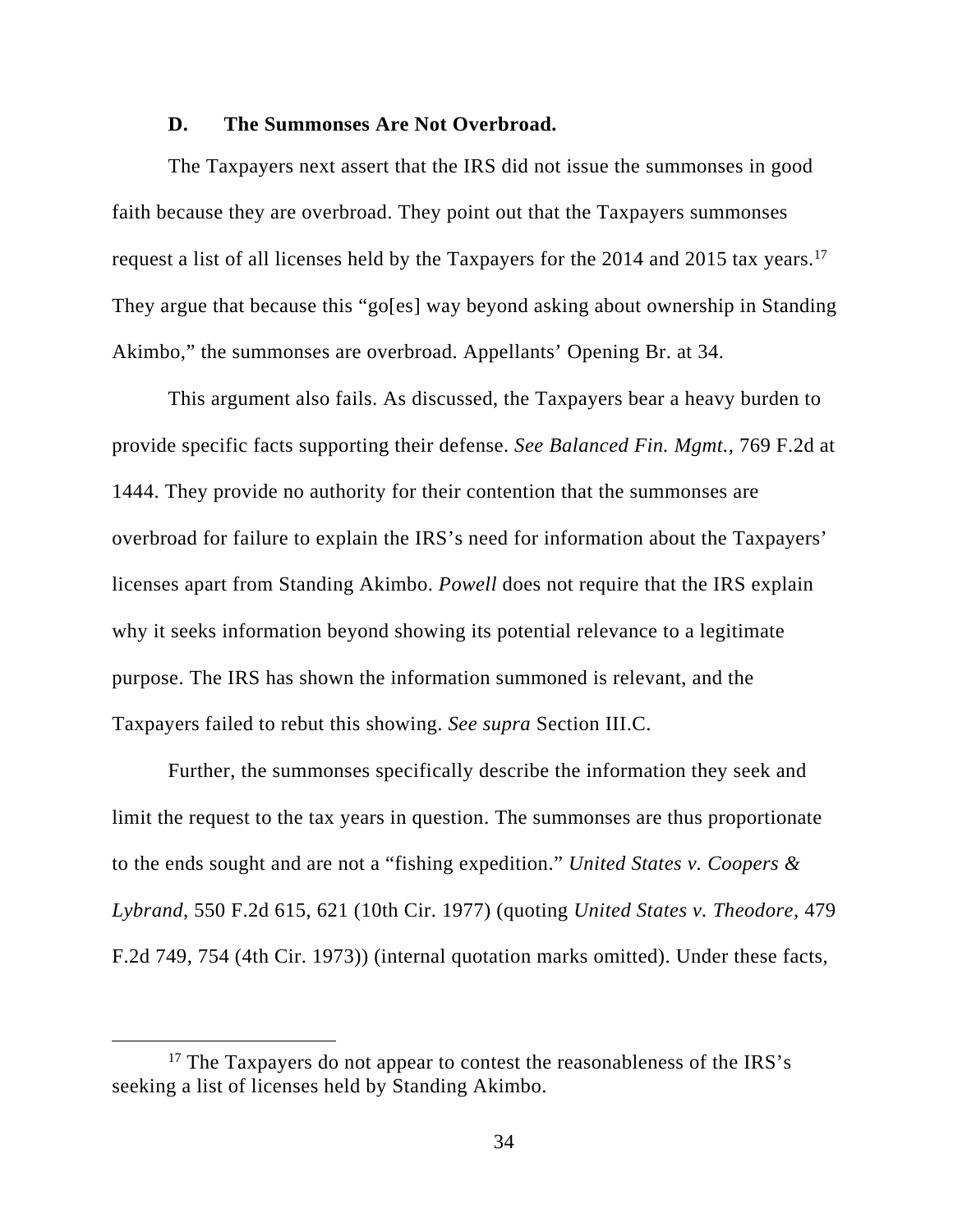the summonses cannot be overbroad. *See United States v. Berney*, 713 F.2d 568, 572 (10th Cir. 1983). We agree with the district court that the Taxpayers failed to establish this affirmative defense.<sup>18</sup>

## **E. Enforcing the Standing Akimbo Summons Would Not Compel a Violation of Colorado Law.**

In the Taxpayers' last attempt to assert a defense to enforcement, they argue that enforcing the Standing Akimbo summons would require the individual complying with it to violate Colorado law.19 They point to two Colorado statutes: one making the METRC data confidential and one making disclosure of the data a misdemeanor. They argue that the Supremacy Clause does not preempt these statutes

<sup>&</sup>lt;sup>18</sup> The magistrate judge appears to have misunderstood the Taxpayers' argument and addressed only the Standing Akimbo summons. We need not remand, however, because we may affirm on any basis adequately supported by the record. *E.g.*, *High Desert*, 917 F.3d at 1181.

 $19$  The government argues that the Taxpayers lack standing to bring this argument. In an unpublished case, we recognized that "plaintiffs lack standing 'to assert as defenses enforcement issues which only affect the interests of the thirdparty record keeper, such as the defense that the third-party record keeper was not properly served with the summons.'" *Gass v. U.S. Dep't of Treasury*, 216 F.3d 1087, 2000 WL 743671, at \*5 (10th Cir. 2000) (unpublished table opinion) (quoting *Wright v. United States*, 964 F. Supp. 336, 338 (M.D. Fla. 1997); and citing *King v. United States*, 684 F. Supp. 1038, 1041 (D. Neb. 1987)). Arguing that a summons requires an individual to commit a crime and risk imprisonment is very different from arguing improper service or that a summons is unduly burdensome. *Cf. King*, 684 F. Supp. at 1041. Further, it appears that, if the METRC data is confidential as the Taxpayers argue and if the summons were instead directed at them, the Taxpayers' turning over the data summoned would also constitute a crime. *See* Colo. Rev. Stat. Ann. § 44-10- 201(4) (West 2020) ("*Any person* who discloses confidential records or information in violation of the provisions of this article 10 commits a class 1 misdemeanor . . . ." (emphasis added)). So this issue affects more than the Enforcement Division's interests, and we conclude that the Taxpayers have standing to bring this argument.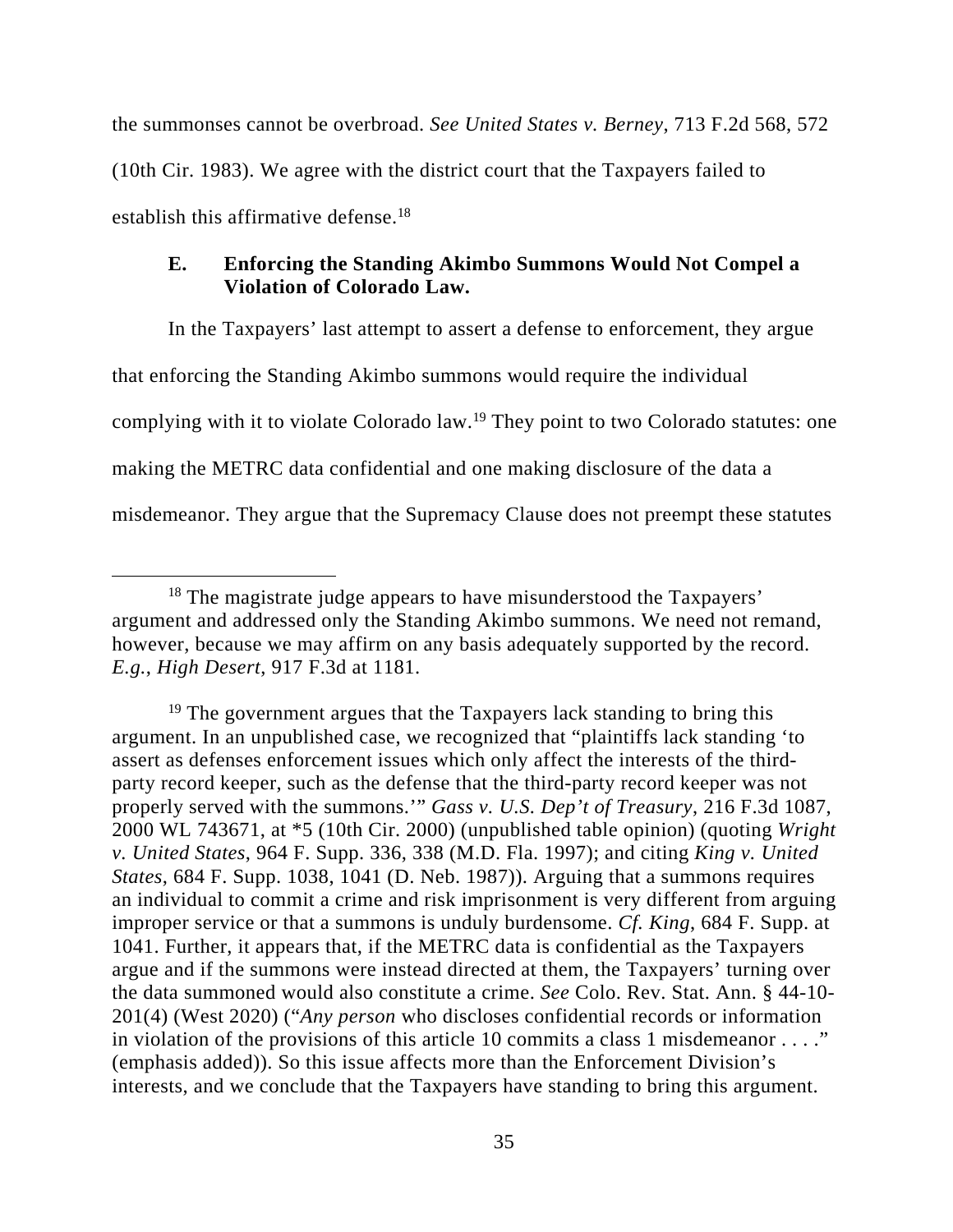and that the statutes protect their Fifth Amendment rights against forced disclosure of

federal drug crimes.

The Colorado legislature has repealed the statutes the Taxpayers rely upon in their briefs.20 The current statutes state that the Enforcement Division

shall maintain the confidentiality of:

(a) Reports or other information obtained from a medical marijuana or retail marijuana licensee . . . containing any individualized data, information, or records related to the applicant or licensee or its operation, including sales information, leases, business organization records, financial records, tax returns, credit reports, cultivation information, testing results, and security information and plans, or revealing any customer information, or any other records that are exempt from public inspection pursuant to state law. Such reports or other information may be used only for a purpose authorized by this article 10, for investigation or enforcement of any international, federal, state, or local securities law or regulations, or for any other state or local law enforcement purpose.

Colo. Rev. Stat. Ann. § 44-10-204(1)(a). Certain disclosures constitute a crime: "Any

person who discloses confidential records or information in violation of the provisions of

this article 10 commits a class 1 misdemeanor and shall be punished as provided in

section 18-1.3-501." *Id.* § 44-10-201(4). Article 10 also provides: "Nothing in this article

10 limits a law enforcement agency's ability to investigate unlawful activity in relation to

a medical marijuana business or retail marijuana business." *Id.* § 44-10-202(3).

Section 204(1)(a) allows disclosure of the confidential information for "a purpose authorized by this article 10," such as section 202(3)'s allowing a law-enforcement agency's investigation into a medical marijuana dispensary's unlawful activity. Here, the

 $20$  The legislature repealed the statutes effective October 1, 2018.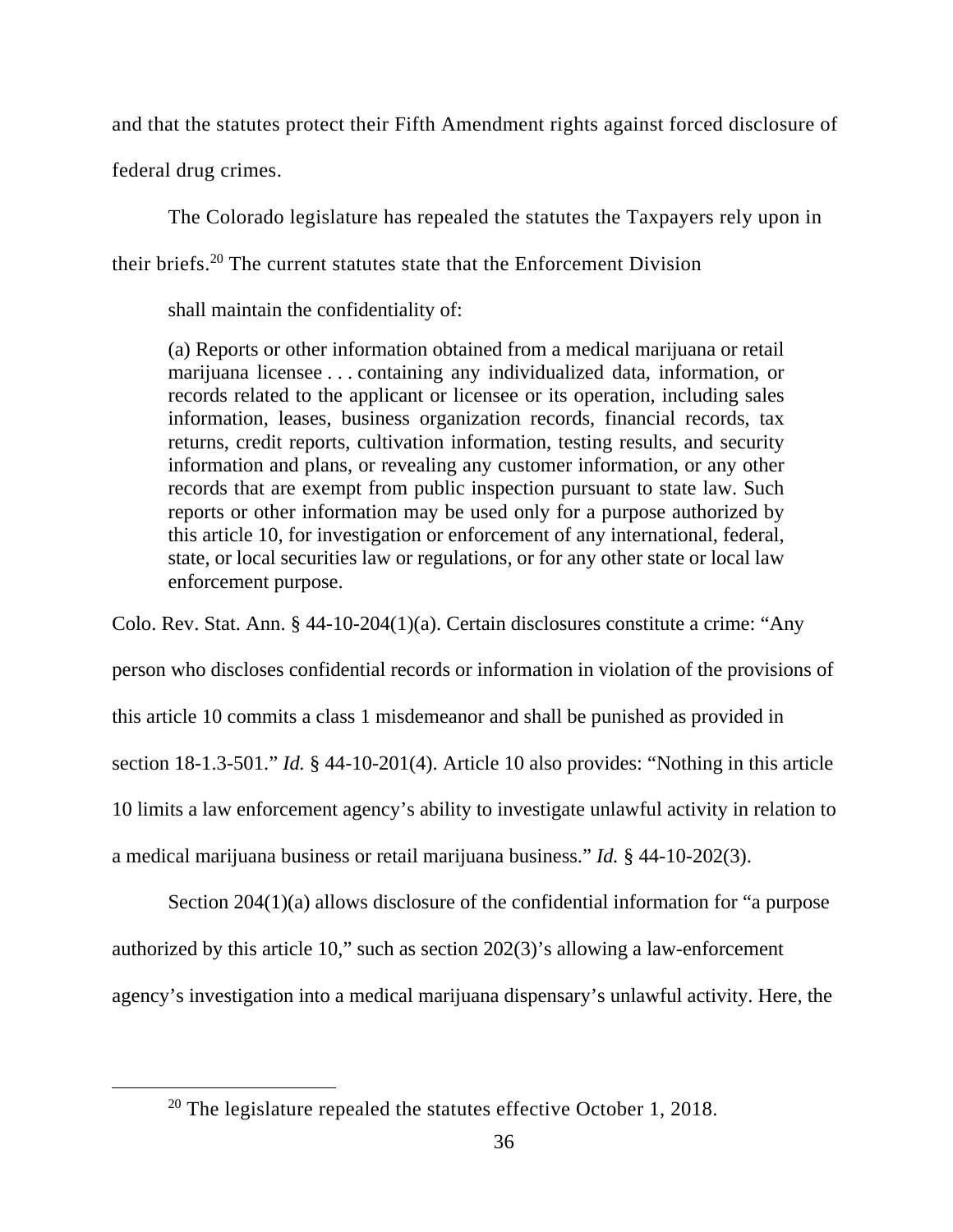IRS's investigation into whether the Taxpayers' unlawfully claimed business deductions falls within this authorized purpose. So an Enforcement Division employee's compliance with the summons seeking the confidential METRC information would not violate "the provisions of this article 10" and, thus, would not constitute a crime. *Id.* § 44-10-201(4).

The Taxpayers' interpretation of the statutory scheme is unpersuasive.<sup>21</sup> It ignores section 202(3)'s plain language disallowing limitations on a law-enforcement agency's investigation. Further, the Taxpayers provide no evidence that Colorado has prosecuted any Enforcement Division employees for complying with a summons requesting METRC reports or that the Enforcement Division has objected to any such summons because it perceives that its compliance constitutes a crime.<sup>22</sup> Finally, the Taxpayers' reliance on the Fifth Amendment is misplaced because the Enforcement

 <sup>21</sup> Under the Taxpayers' interpretation, the Enforcement Division officials would violate Colorado law by complying with the IRS's summons. This would impede the IRS's ability to summon information relevant to completing its required § 6201 duties. The Supremacy Clause enables federal law to preempt state law when it "stands as an obstacle to the accomplishment and execution of the full purposes and objectives of Congress." *Hines*, 312 U.S. at 67. So, even if the Taxpayers' interpretation were correct, the Colorado statutes would have to yield. *See Presley*, 895 F.3d at 1292 n.6.

 $22$  In their reply brief, the Taxpayers attach a motion filed in the United States Tax Court showing Arizona's views on its own "substantively identical marijuana privacy laws." Appellants' Reply Br. at 12. But the laws are not "substantively identical." *Compare* Ariz. Rev. Stat. Ann. § 36-2810(A) (West 2019) (preventing disclosure "except as necessary for authorized employees of the department to perform official duties"), *with* Colo. Rev. Stat. Ann. § 44-10-204. We do not consider this motion, which provides no insight into how Colorado views its laws, or the government's Rule 28(j) letter response. It is telling that, unlike Arizona, Colorado apparently has not contested enforcement of an IRS summons requesting METRC information.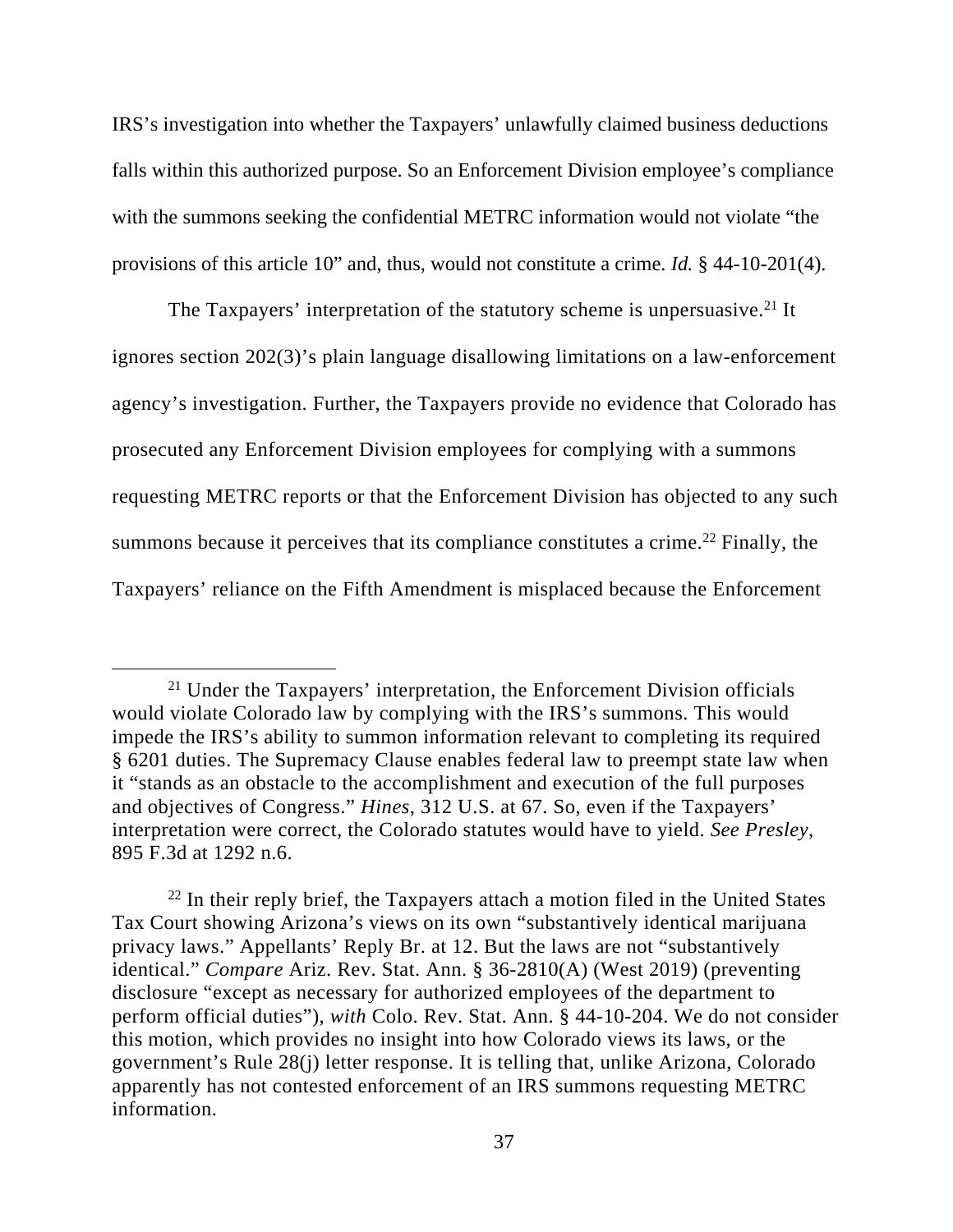Division—a third party—holds the information, so the Taxpayers have no Fifth Amendment interests in it. *See First Nat'l Bank, Englewood v. United States*, 701 F.2d 115, 117 (10th Cir. 1983) ("There can be no violation of one's Fifth Amendment right not to testify against oneself where the records are in the hands of a third party; hence, one cannot complain on this ground about a subpoena directed to third parties to produce records."). The Taxpayers have failed to carry their burden on this attempt to prevent enforcement of the Standing Akimbo summons. We agree with the district court that enforcing this summons does not compel a violation of state law.

\* \* \*

The Taxpayers did not meet their burden to show that the IRS acted in bad faith in issuing the summonses or that it is abusing the court's process in asking for their enforcement. The Taxpayers' appended declarations neither create a genuine issue of material fact nor support their defenses, so the district court correctly enforced the summonses without discovery or a hearing. *See Balanced Fin. Mgmt.*, 769 F.2d at 1444 & n.2. With no genuine issue of material fact, the district court properly entered judgment in the IRS's favor, and we affirm.23

 $23$  The Taxpayers assert in a Rule 28(j) letter that without service of a summons under Federal Rule of Civil Procedure 4 to Colorado, "no order against Colorado is valid." Taxpayers' Nov. 4, 2019 28(j) Letter at 1, ECF No. 10692528. This argument is waived because the Taxpayers waited to improperly raise it in a Rule 28(j) letter. *See, e.g.*, *Feinberg*, 916 F.3d at 1337 n.2; *Flores-Molina*, 850 F.3d at 1172 n.16. This argument is also meritless. The Taxpayers served the Enforcement Division when they filed the petition, and the Enforcement Division is "bound by the